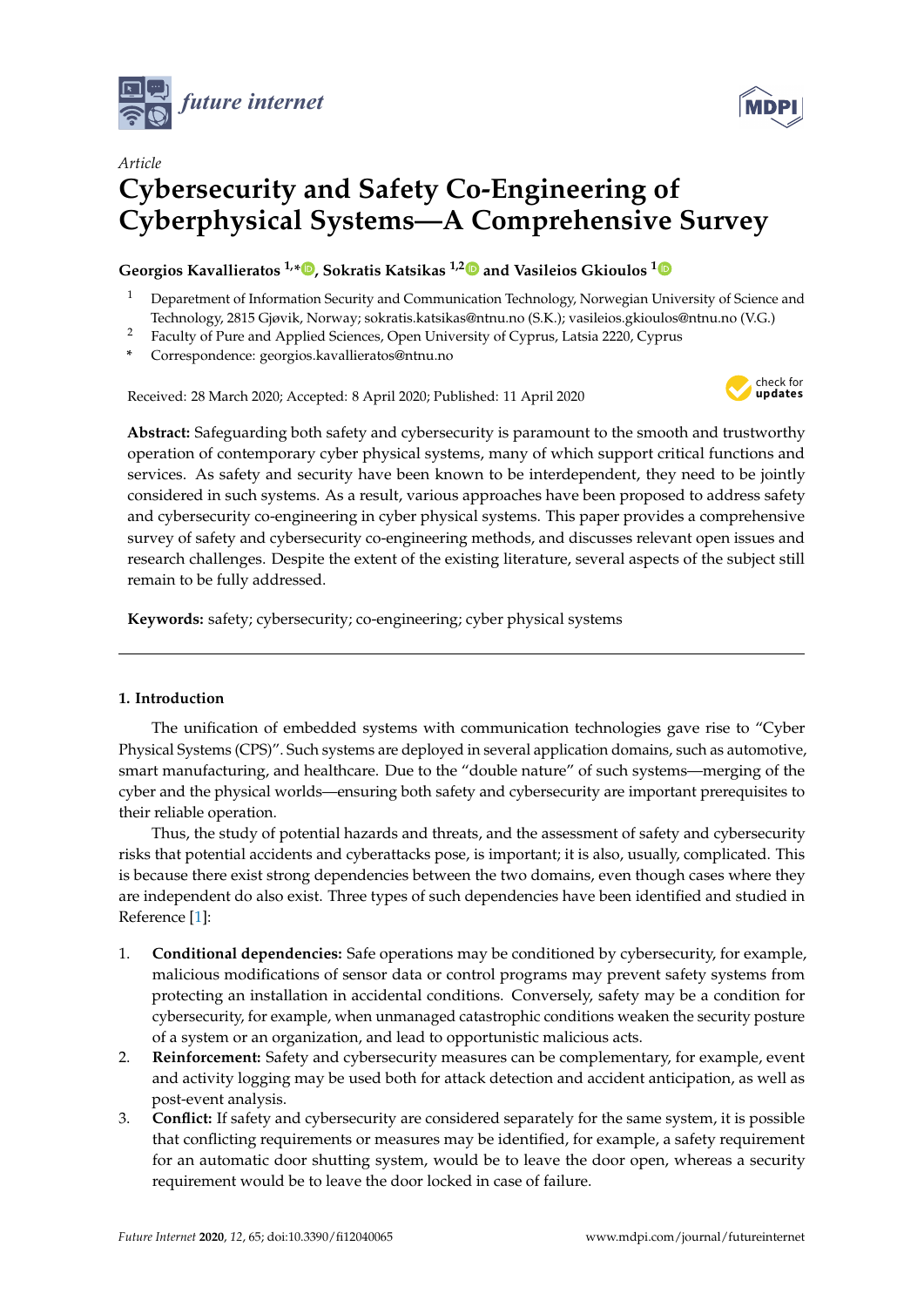Therefore, there is a need to analyze both the safety and the cybersecurity of CPSs by employing a single approach. Such an approach can be employed to identify system faults/vulnerabilities, hazards/threats, safety/security requirements, and to assess safety/security risks.

Security engineering approaches aim to identify, assess, and manage risks related to the confidentiality, integrity, and availability of the targeted system/component. Various methods for security engineering have been proposed in the literature, that focus on different phases of the system lifecycle. General approaches assess and manage the overall security risk of a system, whilst methods also exist that facilitate the analysis in a particular phase of the lifecycle such as the requirements engineering, the threat analysis, the vulnerability analysis, or the risk analysis phases.

Safety engineering approaches aim to identify, assess, and manage risks related to the safety of the system, of humans, and of the environment. Various safety engineering methods exist, designed for different application domains and for different types of system safety (e.g., functional safety, operational safety etc.). Similarly with the security engineering methods case, different approaches exist for hazard analysis, fault analysis, cause analysis, and safety risk analysis and management.

Accordingly, security and safety co-engineering approaches aim to identify, assess, and manage risks related to both security and safety in systems which are influenced from both the cyber and the physical world/environment. Such approaches are classified according to their goal in three categories [\[2\]](#page-12-1):

- **Security-informed safety approaches:** Approaches that extend the scope of safety engineering by adapting cybersecurity-related techniques.
- **Safety-informed security approaches:** Approaches that extend the scope of security engineering by adapting safety-related techniques.
- **Combined safety and security approaches:** Combined approaches for safety and cybersecurity co-engineering.

In recent research, many proposals for security and safety co-engineering methods have appeared, and some survey articles have reviewed these proposed methods in varied degrees of depth and scopes. Piètre-Cambacédès et al. [\[3\]](#page-12-2) surveyed the differences and similarities between safety and security aspects focusing on their dependencies per application domain. Kriaa et al. [\[4\]](#page-12-3) conducted a survey of safety and security methods and analyzed methods for industrial control systems. Various safety and security risk assessment methods, categorized according to their application domain, were reviewed by Chockalingam et al. [\[5\]](#page-12-4). Abulamddi [\[6\]](#page-12-5) surveyed existing methods for safety and security requirements engineering in CPSs. A systematic literature review was conducted by Lisova et al. [\[7\]](#page-12-6) that focused on already developed and evaluated methods. Lyu et al. [\[8\]](#page-12-7) provided a short survey, in which five integrated safety and security co-engineering methods were analyzed. Finally, Paul and Rioux [\[2\]](#page-12-1) provided an extended bibliography of research papers on safety and cybersecurity co-engineering since the early 90s without, however, analyzing them.

In this paper we revisit previous surveys on cybersecurity and safety co-engineering approaches; we report on the results of a systematic literature survey of such approaches that have not been reviewed before; we define a multi-attribute taxonomy and we use it to analyze such approaches; and we discuss pertinent open issues and research challenges. The overall contribution of this paper is a comprehensive discussion on the recent advances in cybersecurity and safety co-engineering. A summary of the contributions of the paper follows:

- A comprehensive review of sixty eight methods for cybersecurity and safety co-engineering, of which nine have not been reviewed before.
- The development of a multi-attribute taxonomy of cybersecurity and safety co-engineering methods, encompassing inter alia all attributes used in previous surveys.
- A discussion on open issues, not fully addressed by existing approaches for cybersecurity and safety co-engineering, that give rise to research challenges.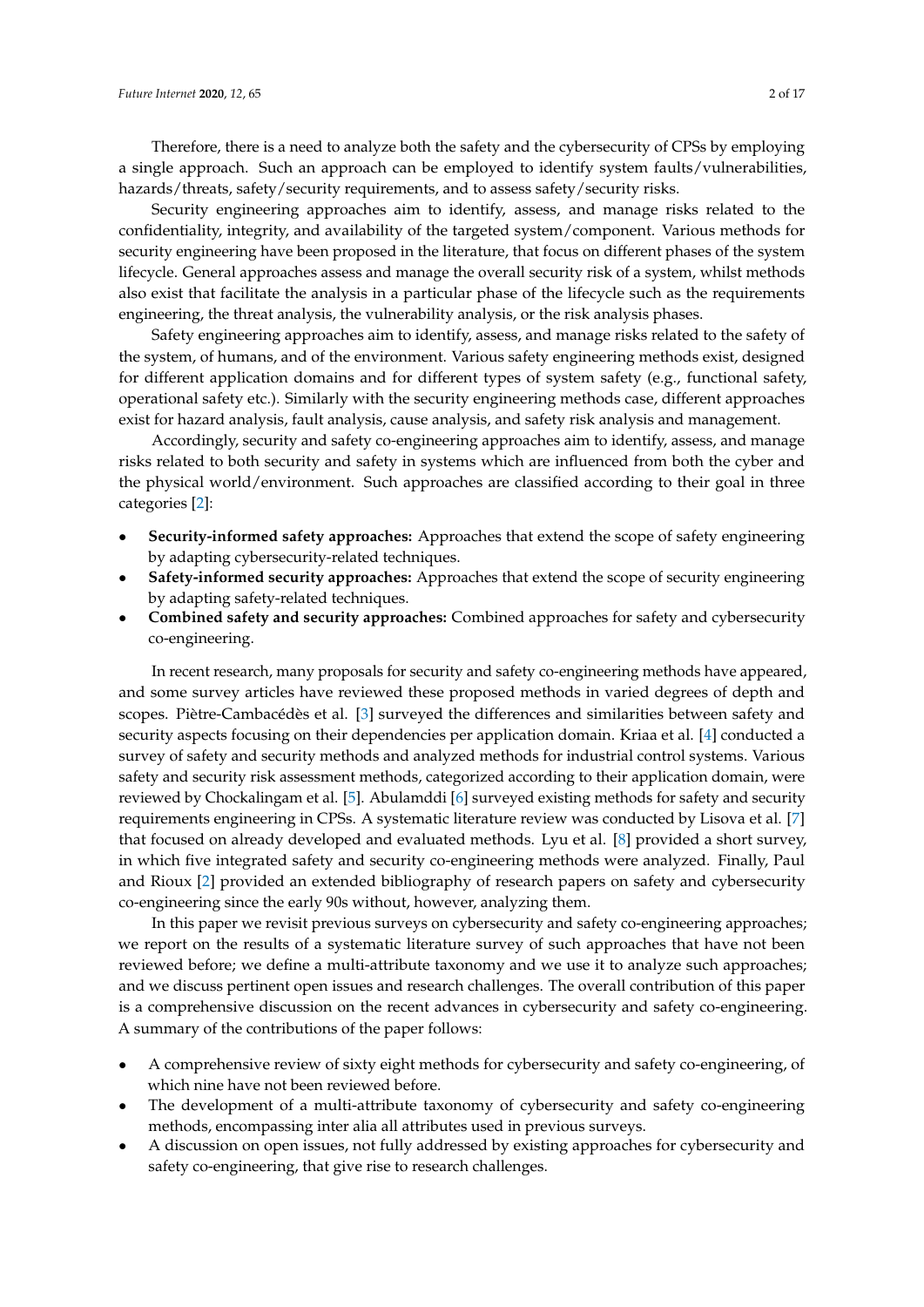The remainder of this work is structured as follows: Section [2](#page-2-0) reviews related work; it is divided into two subsections, one on previous surveys and another on approaches not previously reviewed. In Section [3](#page-5-0) we define a multi-attribute taxonomy of cybersecurity and safety co-engineering approaches and we employ it to analyze the reviewed approaches. In Section [4](#page-8-0) we discuss the results of the analysis, and we identify issues not fully addressed by existing approaches that give rise to research challenges. Finally, in Section [5](#page-11-0) we summarize our conclusions and we outline our future research plans.

# <span id="page-2-0"></span>**2. Related Work**

## <span id="page-2-1"></span>*2.1. Previous Reviews*

There are two types of reviews; *narrative* and *systematic* reviews [\[9\]](#page-12-8). *Narrative* reviews aim to identify studies in the literature that describe a specific problem of interest. In such reviews, systematic guidelines regarding the searching method, the identification of research questions, and the screening process are not considered. Thus, such reviews do not provide a comprehensive understanding of the stated problem.

*Systematic* reviews are methodical approaches to identify, analyze, and criticize the results concerning predefined research questions. Such reviews aim to provide inclusive results regarding a well predefined problem with specific research questions. Specific processes and guidelines exist for conducting a systematic literature review, including on how to formulate the research questions; research the literature; screen and select the results; and analyze and document the conclusions.

A total of six reviews of joint safety and security analysis methods have been identified in the recent literature. Of those five, References [\[3–](#page-12-2)[6,](#page-12-5)[8\]](#page-12-7) are narrative and only one [\[7\]](#page-12-6) is systematic. Even though the total number of methods reviewed therein is 60, surprisingly, the intersection of the set of methods reviewed in Reference [\[7\]](#page-12-6) and of the set of methods reviewed in all other reviews counts only seven elements.

Piètre-Cambacédès et al. [\[3\]](#page-12-2) conducted a survey of various safety and security approaches and studied the potential adoption of a safety approach for security analysis and vice versa. Although this work provides insight into safety and security concepts by analyzing the relevant terminology, the methods that are surveyed are not combined approaches but traditional safety and security methods. Specifically, safety standards along with hazard and risk analysis methods on one hand, and vulnerability and threat analysis methodologies on the other have been studied. The surveyed methods have been classified according to type (*safety to security* or *security to safety*); according to the approach taken (*Architectural concepts, Graphical modeling, structured risk assessment, and Testing*); and according to safety characteristics (*fault prevention, fault tolerance, fault removal, and fault forecasting*).

Kriaa et al. [\[4\]](#page-12-3) provide a survey of approaches combining safety and security risk analysis for industrial infrastructures. Thirty nine methods were analyzed and grouped considering various criteria: the way each method treats safety and security (*unification/integration or harmonization*); the lifecycle phase (*operational/requirements or design*) in which the studied system is; and the type of the risk assessment approach (*quantitative/qualitative*). The methods are classified into *generic* and *model-based*. Methods in the former group describe the lifecycle stages and the sequence of activities in each stage, whereas the latter includes *graphical or non-graphical* methods, that may be supported by software tools. Furthermore, an overview of the safety and security standards for industrial infrastructures is presented. Finally, by analyzing the safety and security dependencies and interdependencies, the authors concluded that safety and security are complementary and should be treated jointly to improve the risk assessment process.

Chockalingam et al. [\[5\]](#page-12-4) surveyed several integrated safety and security risk assessment methods and identified their key characteristics. The analysis was performed considering five criteria: First the identified approaches were classified according to the number of the *citations* that they had received in the scientific literature. The authors argue that the research community started to recognize the importance of the combination of safety and security analyses in 2014 and 2015, with the most prominent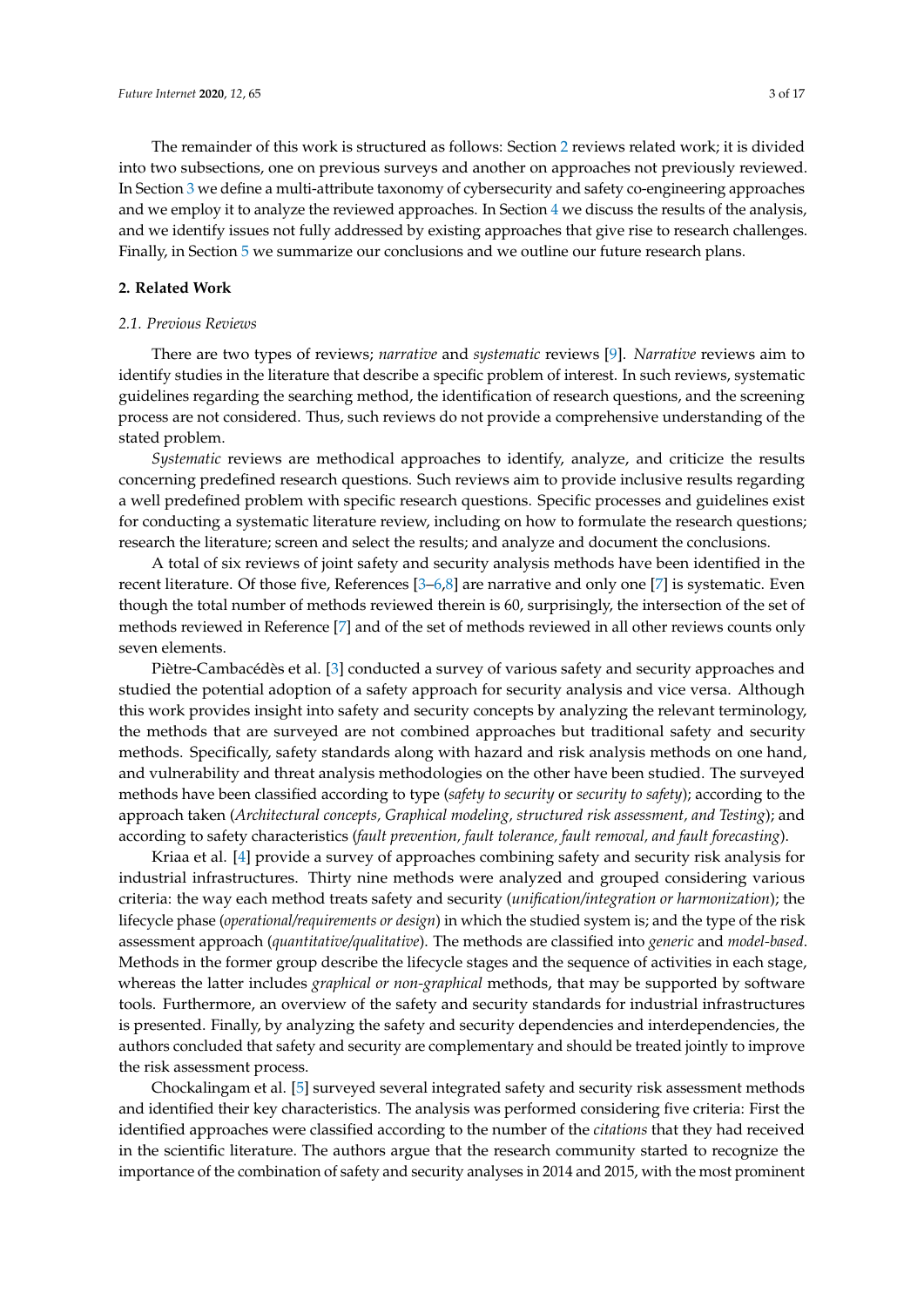methods being the Extended Fault Tree (EFT) and the Extended Component Fault Tree (E-CFT). Additionally, the approaches were grouped according to the steps involved in the risk assessment process. Specifically, the authors identified two types of integrated methods: the *sequential* integrated safety and security risk assessment method, and the *non-sequential* method. The third criterion is the stages of the risk management process (*risk identification, risk analysis, risk evaluation* that the method addresses. Further, the identified approaches are classified according to how the integration is achieved: *1) Combination of a conventional safety assessment method and of a variation of it to assess security; 2) Combination of a conventional security assessment method and of a variation of it to assess safety; 3) Combination of a conventional safety and a conventional security method;* and *4) Other - no conventional safety or security assessment method used*. Finally, the survey categorized the approaches considering the *application and the application domain*; four out of seven are methods targeting the transportation domain.

Abulamddi [\[6\]](#page-12-5) surveyed integrated techniques for requirements engineering in CPSs; eight methods focusing on the requirements engineering phase of the lifecycle were identified and analyzed. The techniques were classified as *safety and security requirements* or *accident analysis*.

Lisova et al. [\[7\]](#page-12-6) conducted a systematic literature review of joint safety and security analysis methods. The search was performed using the keywords ("safety" AND "security" AND "analysis") in four scientific databases (IEEE, ACM, Web of Science, and Springer link). Thirty three methods that analyze safety and security of CPSs early in the development phase have been identified. Five characteristics of these methods were considered: *application domain; stage in the system lifecycle; association with relevant standards; existence of validation step; and origin of contribution*. Additionally, the identified methods were classified according to the relationship between safety and security in the analysis process (*Unified, Parallel*), and the overall goal of the analysis (*combined safety and security; security informed safety, safety informed security*). Additionally, the yearly distribution of the reviewed papers, based on their security and safety focus was studied.

Finally, Lyu et al. [\[8\]](#page-12-7) surveyed ten methods for safety and security analysis; these included five integrated approaches. The identified approaches were compared considering characteristics such as: *quantitative/qualitative, model-based/system-based, top-down/bottom-up analysis, and hierarchical/dynamic analysis*. The authors identified the pros and cons of each method and the technical gaps of the interplay of safety and security. Most of the integrated approaches analyzed in this work take a qualitative risk management approach.

## *2.2. Methods not Included in Previous Reviews*

#### 2.2.1. Search Method

Additional methods for safety and cybersecurity co-engineering have been identified in the following research databases: ACM Digital Library, Science Direct, Scopus, and IEEE Xplore. The search process was carried out by searching with the groups of keywords; (**Safety** AND **Security** AND **Cyber-physical systems**) and (**Safety** AND **Cybersecurity** AND **Cyber-physical systems**). The initial search returned 1313 results. The selection of the articles to be considered was performed according to the criteria listed below:

- The article must be explicitly related to a cybersecurity and safety **co-engineering** methodology.
- The article must not be included in previously published reviews.

This process resulted in the methods reviewed in the next section.

# <span id="page-3-0"></span>2.2.2. Methods

**US**<sup>2</sup> **[\[10\]](#page-12-9):** This is a unified approach that analyzes safety hazards and security threats for CPSs in automotive vehicles, by leveraging a simple quantitative scheme. It aims to analyze safety and security concepts simultaneously, and to obtain consistent safety and security requirements and countermeasures. The elicitation of requirements is based on the ISO 26262 Automotive Safety Integrity Level (ASIL) metric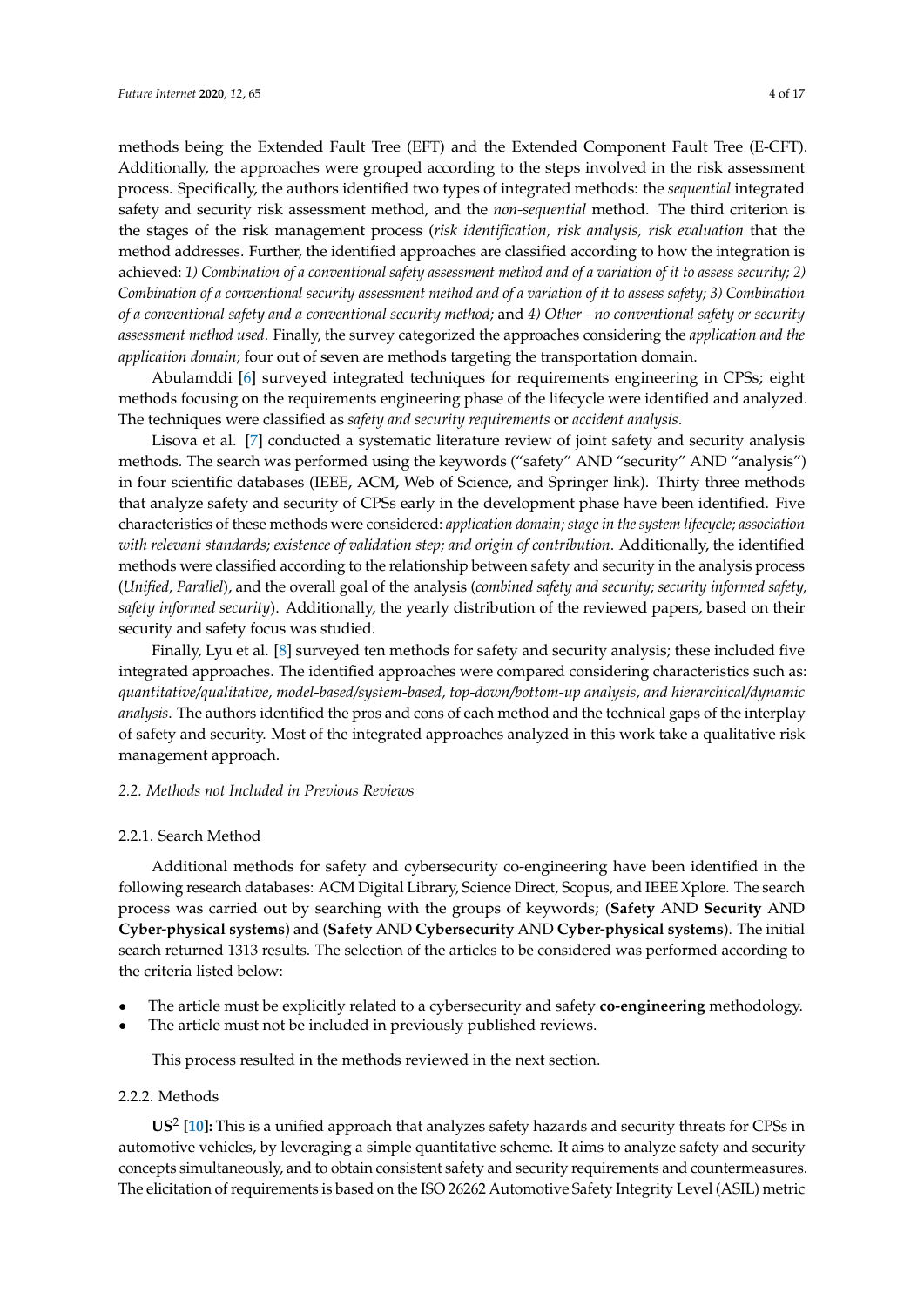and on the Security Level (SEL) metric, proposed in this work. The analysis is initiated by identifying security threats; in the sequel whether these threats may inflict safety hazards is examined. If so, the ASIL is utilized to identify the corresponding safety and security requirements and countermeasures, otherwise the SEL is used.

**STPA and Six Step Model [\[11\]](#page-12-10):** It is an integrated approach to analyze safety and security issues and artefacts for autonomous vehicles. It is based on the SAE J3016, SAE J3061, and ISO 26262 standards. By leveraging the Six Step Model (SSM) [\[12\]](#page-12-11), the authors integrated the System Theoretic Process Analysis (STPA) [\[13\]](#page-12-12) and the ISO 26262 standard to enrich the SSM hierarchies and, particularly, the lists of functions, failures, and safety countermeasures. The method comprises six steps, similarly to the SSM. In Steps 1 and 2 the functions, structure, and processes of the CPSs in an autonomous vehicle are identified. Steps 3 and 4 pertain to the safety and security analysis of the targeted system. Namely, the Hazard Analysis and Risk Assessment (HARA) as defined in ISO 26262 [\[14\]](#page-12-13) and STPA methods are followed, to identify hazards, failures, and requirements. The security analysis is based on TARA as defined by the SAE J3061 standard [\[15\]](#page-12-14). Finally, in steps 5 and 6 the safety and security countermeasures are identified, by analyzing the functional safety and security requirements, and added to the model. A software too to support the proposed methodology is under development.

**FACT [\[16,](#page-12-15)[17\]](#page-12-16):** Failure-Attack-CounTermeasure (FACT) is a unified graphical approach for safety and security analysis. This approach facilitates the analysis of CPSs and can be used for verification, validation, monitoring, and periodic safety and security assessment. The proposed approach is based on the ISA84 [\[18\]](#page-12-17) and ISA99 [\[19\]](#page-12-18) standards. The integration of the two standards is achieved by merging the corresponding lifecycle phases, resulting in a unified lifecycle of fourteen phases. The FACT graph model is developed in phases 1-9 of the unified lifecycle. The graph is constructed by following four distinct steps: (1) Import failure trees; (2) Include safety countermeasures in the graph; (3) Import attack trees; and (4) Include security countermeasures. Further, by leveraging the FACT graph, the security and safety countermeasures can be mapped to the corresponding attacks and faults. This enables the identification of interrelated countermeasures and the analysis of their interdependencies. The proposed approach has been applied to analyze industrial control systems.

**CRAF [\[20\]](#page-12-19):** The Cyber Risk Assessment Framework (CRAF) aims to facilitate the safety and security analysis of a CPS during the whole system lifecycle. The main focus of the framework is to study how a loss of data security could have safety implications. The framework comprises three steps: (1) Communicating a decision; (2) Raising a conflict; and (3) Conflict resolution. CRAF treats safety and security separately, and utilizes traditional security and safety techniques and concepts (e.g., Threat analysis, Hazard analysis). CRAF aims to bridge the gap between safety and security by comparing and consolidating the security and safety data properties.

**UFoI-E [\[21\]](#page-13-0):** The Uncontrolled Flows of information and Energy (UFoI-E) method enables the analysis and representation of the dependencies of CPSs and facilitates their diagrammatic representation for risk analysis. It provides a generic CPS master diagram to distinguish the cyber and physical environments of the system under study. The method integrates the security and safety concepts from physical, control, and computer systems. The dependencies between information and control flows are studied to examine the causes the could provoke harm to humans, assets, or the environment. The method considers these cyber threats in the information domain that could provoke safety hazards in the energy domain. Security aspects are related to deliberate sources of risk while safety aspects are related to unintentional sources of risk. According to the UFoI-E, both an uncontrolled flow of information (security) and an uncontrolled flow of energy (safety) may result in physical harm.

**AVES [\[22\]](#page-13-1):** The Automated Vehicles Safety and Security Analysis Framework (AVES) aims to facilitate the safety and security analysis of autonomous vehicles by leveraging four relationship matrices and a Safety and Cybersecurity Deployment (SCSD) model. The first matrix describes the hazards and the threats of the targeted vehicle along with the associated risks and the pertinent safety and security requirements. The second matrix describes the safety and security countermeasures, and the third analyzes the relationships among the countermeasures. The fourth matrix records and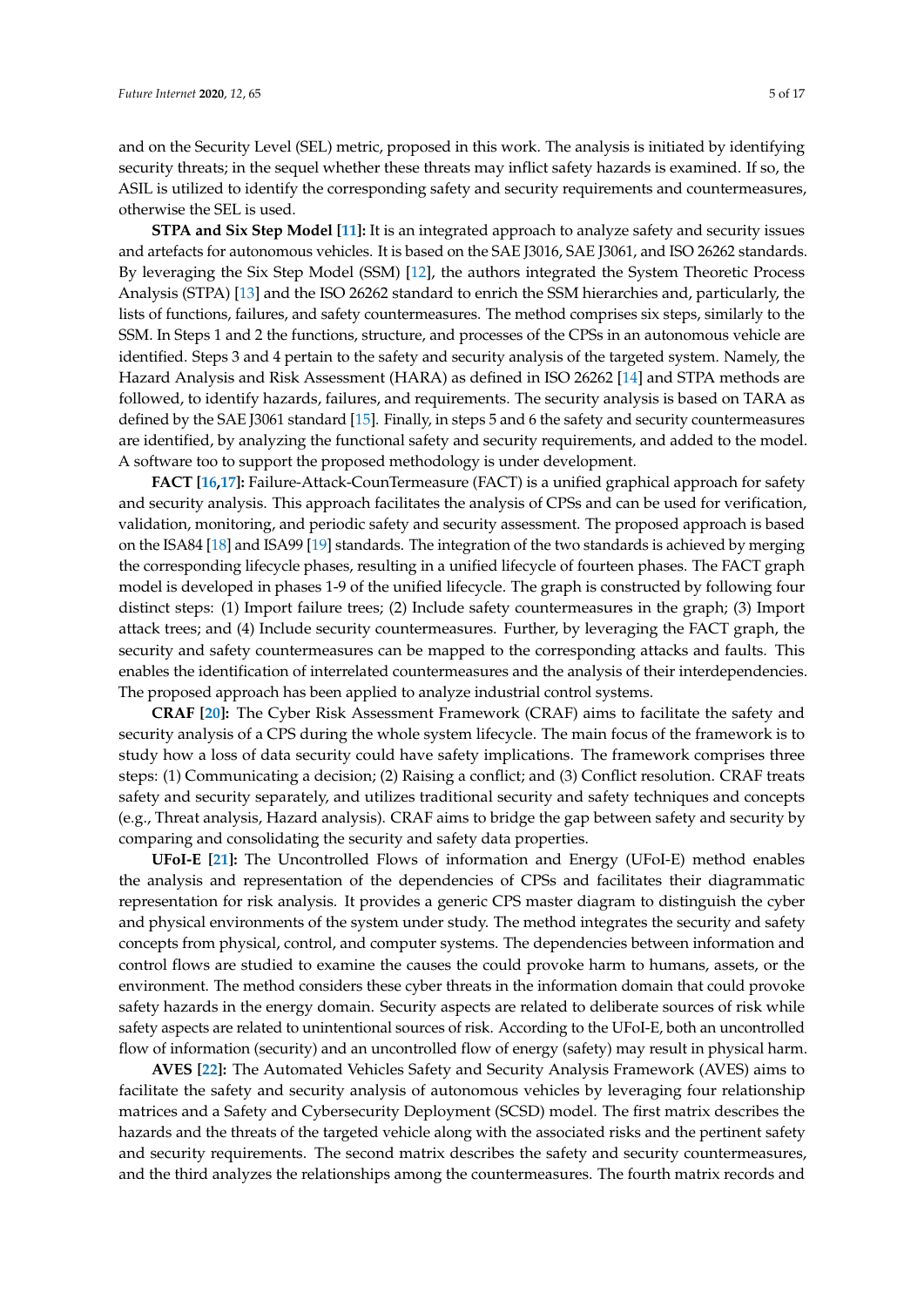tracks the implementation status of the previously identified countermeasures. Finally, the fifth matrix incorporates the other four matrices into a meta-model to better analyze the system by leveraging various data from different matrices. The method is consistent with relevant safety and security standards, covering the vehicle's development lifecycle. AVES is implemented in eleven stages, that cover the concept; product development; production; operations; and service and decommissioning phases of the vehicle lifecycle, and is able to capture various aspects of the vehicle at different automation levels.

**CPS master diagram [\[23\]](#page-13-2):** The CPS master diagram is a hierarchical three-layer representation of the studied system in different process types. The lower level represents the system's physical layer, that consists of the energy flows and the physical interactions that control the flows. The middle level describes the real time information flows to control, and the third (top) level is the cyber layer which consists of information flows for monitoring and supervision. By leveraging the master diagram, experts from the safety or the security field may apply existing or new assessment approaches to analyze different CPS applications. The framework has been used for preliminary safety and security assessments in the maritime [\[23\]](#page-13-2) and in the Internet of Things (IoT) [\[24\]](#page-13-3) domains.

**IoT medical devices [\[25\]](#page-13-4):** This work proposes a method to analyze safety and security issues in IoT medical devices. The method is based on the STPA and an analyst is able to identify and assess accidents due to security threats that violate the functional safety. By leveraging this approach the analyst is able to analyze complex systems and perform a quantitative threat analysis by combining the EFT and the Defense Tree (DT) methods. The approach comprises seven steps: In step 1 the accidents, hazards, and safety constraints are identified; in step 2 the control structure of the system is constructed according to the STPA. In steps 3 and 4 the unsafe control actions are identified, as well as the hazards' causal factors, by employing the EFT and DT methods. In step 5 the probability of occurrence of the fundamental events of the EFT that was developed in the previous step is calculated; the estimate is based on both statistical data and the stakeholders' judgement. Finally, in step 6 the selection of the appropriate countermeasures is performed, by considering the impact of the identified accidents and the probability estimates of step 5. The proposed method has been applied to the case of an insulin pump for diabetic patients.

**SARA [\[26\]](#page-13-5):** SARA (Security Automotive Risk Analysis) provides a framework for facilitating threat modeling and the risk assessment processes for driverless vehicles. Although it is a security risk assessment method, it enables the analysis of safety issues inflicted by security threats. This is achieved by examining the impact on safety of the attack goal, and by estimating the safety severity and controllability metrics. SARA consists of four blocks: (1) Feature definition; (2) Threat specification; (3) Risk assessment; (4) Countermeasures. In the third block (risk assessment) security and safety experts identify attacks and the necessary metrics for the risk estimation, such as severity, observation, controllability, and highest attack likelihood. The proposed method was applied to the case of an autonomous car to present the potential impact of a malicious observer and of damaged road infrastructure on the vehicle.

# <span id="page-5-0"></span>**3. Analysis**

In order to provide a comprehensive description of the current landscape of methods for the joint analysis of safety and security of CPSs, the following list of attributes is used. Several of these attributes have been used in previous reviews or elsewhere. Each attribute is followed by a short description and a reference to the source(s) where it was originally used.

- 1. **Type of joint analysis (Type):** This attribute may assume either the value "Integrated (I)" or the value "Unified (U)". In the former case the analysis is done in two separate, yet interrelated processes, whereas in the latter the analysis is performed following a single, unified process. The attribute was originally used in References [\[4,](#page-12-3)[7\]](#page-12-6).
- 2. **Model type (Model):** Describes the model that the analysis is based on. Possible values are "Graphical (G)", "Formal (F)" and "Both graphical and formal (Both)". In graphical methods the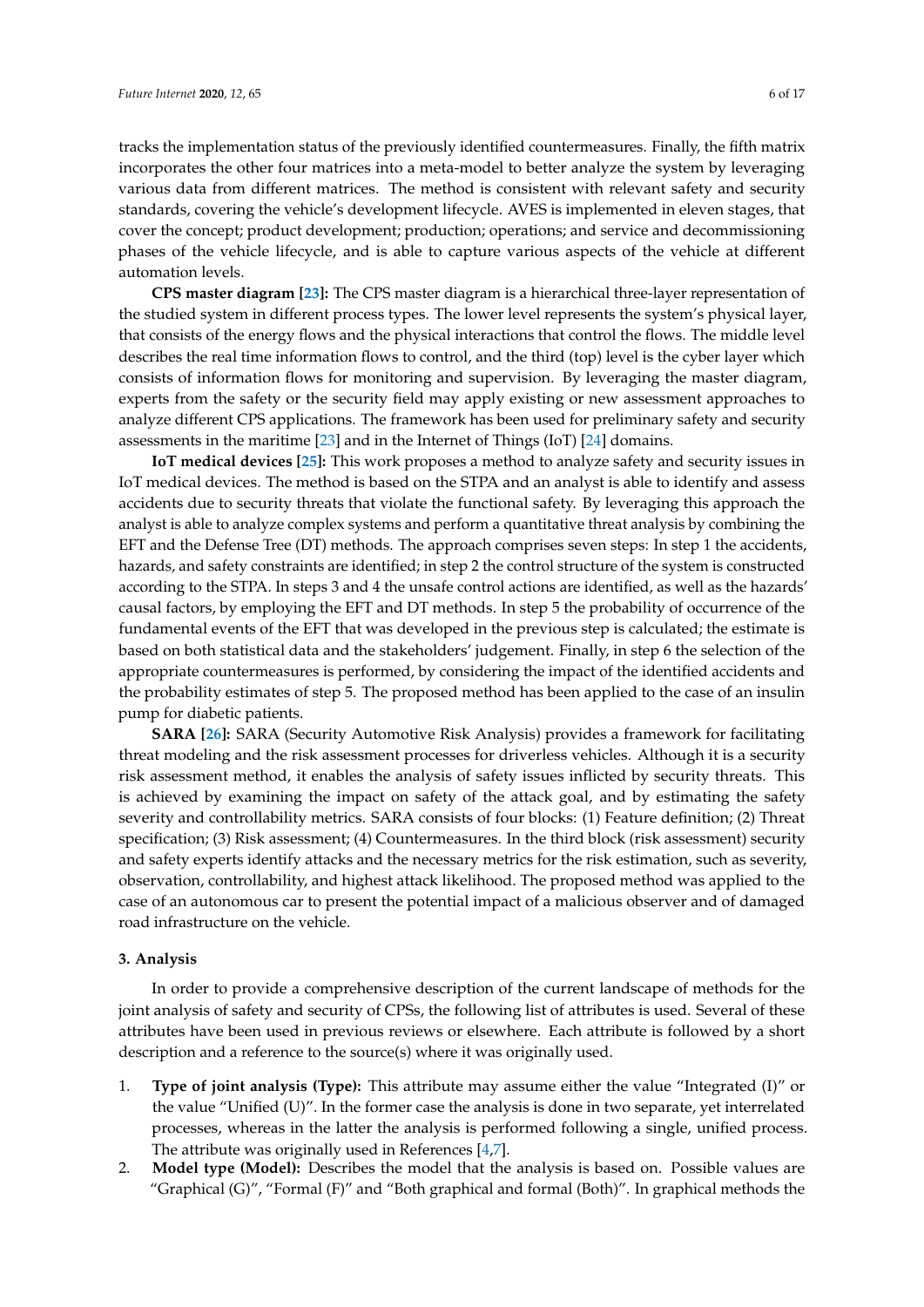analysis is carried out by leveraging graphical models, whilst in formal methods the analysis is based on formulas, equations, and modelling languages. This attribute was originally used in References [\[4,](#page-12-3)[8\]](#page-12-7).

- 3. **Standards:** The method is informed by and leverages safety/security standards. Possible values are "Yes  $(Y)$ " and "No  $(N)$ ". This attribute was originally used in Reference [\[7\]](#page-12-6).
- 4. **Application domain (Domain):** The application domain(s) where the method is applicable or has been applied. Possible values are "CPS", "IoT", "Automotive (A)", "Control Systems (CS)" or combinations thereof. This attribute was originally used in References [\[5,](#page-12-4)[7\]](#page-12-6).
- 5. **Approach:** The type of approach followed. Possible values are "Quantitative (QNT)" and "Qualitative (QLT)". This attribute was originally used in References [\[4](#page-12-3)[,8\]](#page-12-7).
- 6. **Goal of the analysis (Goal):** Describes the overall goal of the analysis and whether the approach aims to ensure safety, security, or both. Possible values are "Security", "Safety" and "Both". This attribute was originally used in Reference [\[7\]](#page-12-6).
- 7. **Lifecycle:** Describes in which phase of the system lifecycle the method is applied. Possible values are "Requirements (RE)", "Risk Analysis (RA)", "Any phase - Generic (GE)". This attribute was originally used in Reference [\[4\]](#page-12-3).
- 8. **Stakeholders:** Describes which stakeholders are involved, either by applying it (users) or by giving input (participants); when applying the method. Possible values are "Safety experts (A)", "Security experts  $(B)''$ , "Developers  $(C)''$ , "Designers  $(D)''$ , and "Users or system experts  $(E)''$ . This attribute was originally used in Reference [\[27\]](#page-13-6).

<span id="page-6-0"></span>The above attributes are depicted in Figure [1.](#page-6-0) Further, the following characteristics provide additional insight into understanding the operational capacity of each method; these have been inspired by the work in Reference [\[27\]](#page-13-6). Each of them, with the exception of *Process*, may assume the value "Yes (Y)", "No (N)", or "Partially (P)". *Process* may only assume the values "Yes (Y)" or "No (N)".



**Figure 1.** Attributes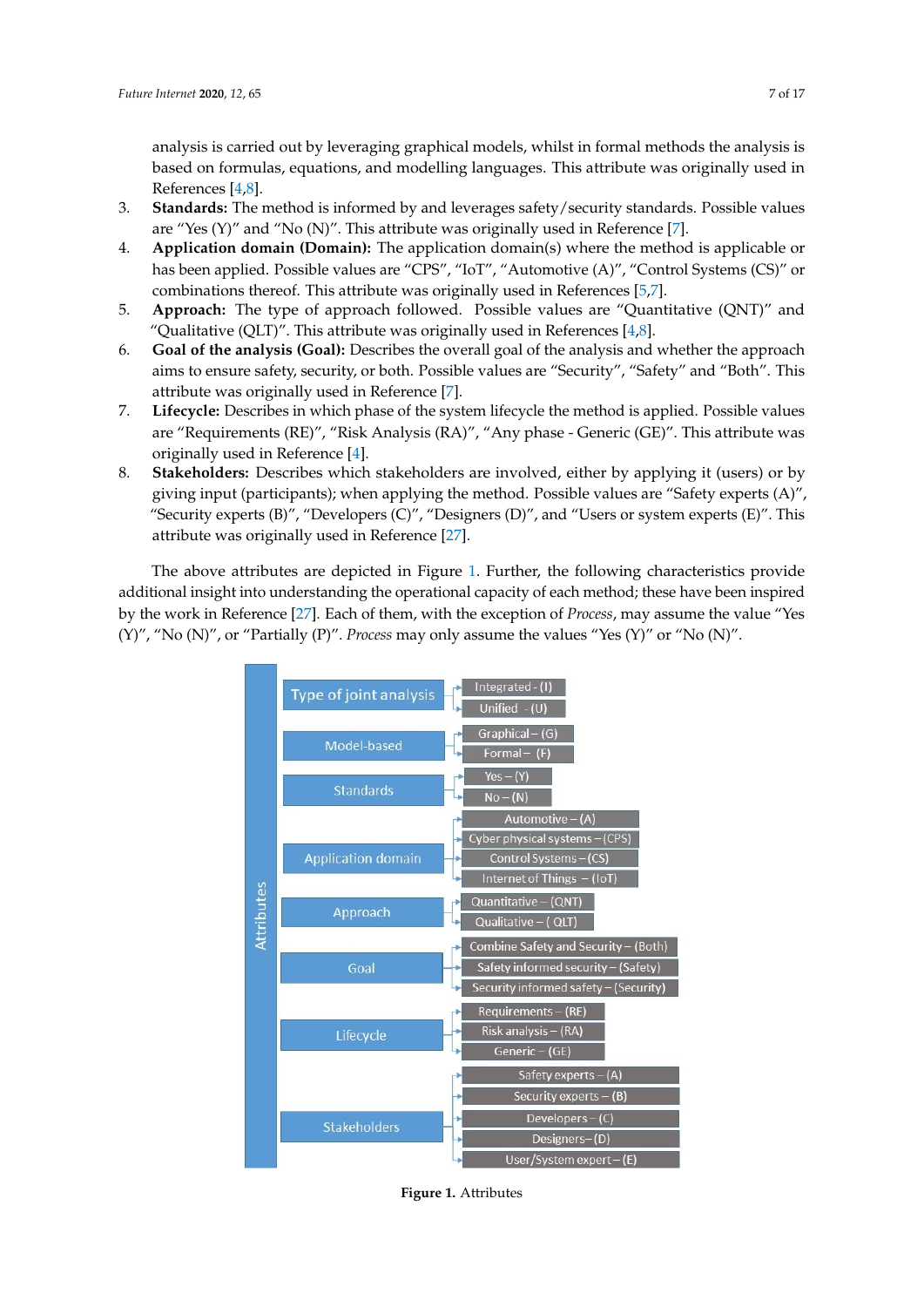- 1. **Process:** Is the method supported by a systematic and structured process?
- 2. **Scalability:** Does the method scale well with the size and complexity of the system under assessment?
- 3. **Creativity:** Does the method include mechanisms to stimulate creativity among the stakeholders? Examples of such mechanisms are guide-words, checklists and questionnaires.
- 4. **Communication:** Is the method offering features to facilitate communication between different stakeholders during its application? Examples of such features are guidelines, diagrams, schematics, and so forth.
- 5. **Conflict resolution (Conflict):** Does the method facilitate the identification and study of potential conflicts between safety and security aspects?
- 6. **Software tool (Tool):** Does a software tool or toolkit that supports the application of the method exist?

Table [1](#page-7-0) depicts both the attributes and the characteristics of all methods reviewed in the surveys of Section [2.1](#page-2-1) and of those reviewed in Section [2.2.2.](#page-3-0)

<span id="page-7-0"></span>

| Method Type      |                            | Model        | Standards | Domain                  | Approach           | Goal             | Lifecycle      | Stakeholders     | Scalability      | Creativity   | Communication     | Process | Conflict   | Software                 |
|------------------|----------------------------|--------------|-----------|-------------------------|--------------------|------------------|----------------|------------------|------------------|--------------|-------------------|---------|------------|--------------------------|
| [10]             | U                          | $\mathbf F$  | No        | A                       | OLT                | Both             | RE             | A/B              | Y                | Y            | $\mathbf{P}$      | Y       | N          | N                        |
| $[11]$           | $\mathbf I$                | G            | Yes       | A                       | QLT                | Both             | RA/RE          | A/B/D            | Y                | Y            | Υ                 | Υ       | $\rm P$    | N                        |
| [16, 17]         | U                          | G            | Yes       | <b>CS</b>               | OLT                | Both             | RA/RE          | A/B/D            | Y                | Y            | P                 | Y       | Y          | N                        |
| $[20]$           | <b>I</b>                   | N/A          | No        | <b>CPS</b>              | QLT                | Security         | RE/RA          | A/C/E            | $\mathbf P$      | $\mathbf{P}$ | Υ                 | Y       | Υ          | N                        |
| $[21]$           | <b>I</b>                   | G            | Yes       | A                       | QLT                | Safety           | RA             | A/B/C/E          | Y                | $\mathbf P$  | Υ                 | Y       | $\rm P$    | N                        |
| [22]             | I<br>$\mathbf I$           | G            | No        | <b>CPS</b><br>CPS       | OLT                | Both             | RA/RE          | A/B/C/D          | P<br>Y           | Υ<br>Y       | Υ<br>Y            | Υ<br>Y  | Υ<br>N     | N<br>N                   |
| $[23]$<br>$[25]$ | $\mathbf I$                | G<br>G       | No<br>No  | <b>CPS</b>              | QLT<br>QLT         | Both<br>Safety   | RA<br>RA/RE    | A/B/D/E<br>A/B/D | Y                | Y            | Υ                 | Y       | N          | Υ                        |
| $[26]$           | <b>I</b>                   | N/A          | No        | CPS/A                   | QLT                | Both             | RA             | A/B              | N                | $\mathbf P$  | N                 | Y       | N          | N                        |
| [28]             | U                          | G            | No        | <b>CPS</b>              | OLT                | Safety           | RE             | A/B/C            | N                | Y            | Y                 | Y       | Y          | N                        |
| $[29]$           | I                          | N/A          | Yes       | <b>CS</b>               | QLT/QNT            | Safety           | RA             | A/B              | P                | Y            | P                 | Υ       | N          | N                        |
| $[30]$           | U                          | G            | Yes       | CPS                     | QLT                | Safety           | RA             | A/B              | $\mathbf{P}$     | Y            | $\mathbf{P}$      | Υ       | N          | N                        |
| $[31]$           | U                          | G            | No        | <b>CPS</b>              | QLT                | Both             | RA/RE          | A/B/D/E          | Υ                | N            | Υ                 | Υ       | P          | $\mathbf P$              |
| $[32]$           | U                          | F            | Yes       | CPS                     | QLT/QNT            | Both             | RA             | A/B              | $\mathbf P$      | Y            | N                 | Y       | $_{\rm N}$ | N                        |
| $[33]$           | U                          | G            | Yes       | $\mathbf{A}$            | <b>OLT</b>         | Both             | RA             | A/B              | N                | Y            | Y                 | Y       | N          | N                        |
| $[34]$           | U                          | F            | No        | CS                      | QLT/QNT            | Both             | RA/RE          | A/B              | $\mathbf{P}$     | $\mathbf{P}$ | ${\bf P}$         | Y       | Y          | Υ                        |
| $[35]$           | U<br>U                     | Both<br>Both | Yes       | <b>CS</b>               | QLT<br>OLT/ONT     | Safety<br>Safety | GE/RA<br>RE    | A/B<br>A/B/C     | Y<br>P           | Y<br>Υ       | Υ<br>Υ            | Y<br>Υ  | N          | N<br>Υ                   |
| [36]<br>$[37]$   | I                          | F            | No<br>No  | А<br><b>CS</b>          | OLT/ONT            | Both             | <b>RE</b>      | A/B/D            | $\mathbf P$      | $\mathbf{P}$ | N                 | Y       | N<br>Y     | N                        |
| $[38]$           | U                          | F            | No        | <b>CS</b>               | QLT/QNT            | Both             | RA             | A/B/E            | Υ                | $\mathbf{P}$ | $\mathbf P$       | Y       | N          | Y                        |
| $[39]$           | U                          | F            | Yes       | A                       | QNT                | Safety           | RE             | A/B              | $\mathbf P$      | $\mathbf{P}$ | Υ                 | Υ       | N          | N                        |
| [40]             | U                          | F            | Yes       | A                       | ONT                | Safety           | RA             | A/B/D/E          | Υ                | Υ            | Υ                 | Υ       | N          | N                        |
| [41]             | U                          | F            | Yes       | CPS                     | QLT/QNT            | Safety           | RA             | A/B              | N                | Y            | N                 | Y       | N          | N                        |
| $[42]$           | U                          | G            | No        | А                       | OLT                | Safety           | RA             | A/B/D            | N                | Y            | Y                 | Y       | N          | N                        |
| $[43]$           | -1                         | Both         | Yes       | А                       | QLT                | Both             | GE/RE/RA       | A/B/C/D/E        | $\, {\bf P}$     | Y            | Υ                 | Y       | N          | Υ                        |
| [44]             | $\mathbf I$                | G            | No        | IoT                     | OLT/ONT            | Safety           | RA             | A/B/C/D          | Y                | Y            | Υ                 | Y       | Y          | N                        |
| $[45]$           | U<br>U                     | G            | Yes       | $\mathbf{A}$            | OLT                | Both             | RE             | A/B              | N<br>Y           | Y<br>Y       | P<br>$\mathbf P$  | Υ<br>Y  | Y<br>N     | X<br>$\mathbf P$         |
| $[46]$<br>$[47]$ | -1                         | G<br>G       | Yes<br>No | A<br><b>CPS</b>         | QLT<br>OLT         | Safety<br>Safety | RA/RE<br>RE    | A/B/C/D<br>A/B/D | $\mathbf P$      | Y            | N                 | Y       | N          | N                        |
| $[48]$           | U                          | N/A          | Yes       | A                       | QLT                | Safety           | GE/RA/RE       | A/B/E            | Y                | Y            | N                 | Y       | N          | N                        |
| [49]             | U                          | G            | No        | <b>CPS</b>              | <b>OLT</b>         | Both             | RA             | A/B/C/D          | Y                | Y            | Y                 | Y       | N          | $\mathbf P$              |
| [50]             | U                          | F            | No        | CPS                     | QLT/QNT            | Both             | RA/RE          | A/B/C            | Y                | Y            | Y                 | Y       | N          | Υ                        |
| [51]             | U                          | Both         | No        | CPS                     | QLT/QNT            | Both             | RA             | A/B              | Y                | N            | $\, {\bf P}$      | Y       | N          | Y                        |
| $[52]$           | Ι.                         | N/A          | Yes       | CPS                     | QLT                | Both             | GE/RA/RE       | A/B/D            | Υ                | Υ            | Υ                 | Υ       | Υ          | $\mathbf P$              |
| $[53]$           | U                          | N/A          | No        | CPS                     | QLT                | Both             | GE/RA          | A/B/D            | Y                | Y            | Υ                 | Y       | N          | P                        |
| $[54]$           | U                          | N/A          | No        | IoT                     | QLT                | Safety           | GE/RA          | A/B              | Y                | Y            | Υ                 | Y       | N          | P                        |
| $[55]$           | <b>I</b>                   | G            | Yes       | CPS                     | QLT                | Both             | RA             | A/B              | Y                | Y            | Υ                 | Υ       | Y          | N                        |
| [56]<br>$[57]$   | U<br>U                     | G<br>F       | Yes<br>No | <b>CPS</b><br><b>CS</b> | OLT/ONT<br>QLT     | Safety<br>Both   | RA<br>RE       | A/B<br>A/B       | Y<br>Y           | Y<br>Y       | Υ<br>Υ            | Υ<br>Y  | N<br>N     | N<br>$\mathbf P$         |
| $[58]$           | U                          | N/A          | No        | N/A                     | QLT/QNT            | Both             | GE/RA          | A/B              | Y                | N            | N                 | Y       | N          | N                        |
| $[59]$           | U                          | F            | No        | N/A                     | QLT/QNT            | Both             | GE/RE/RA       | A/B              | Υ                | Υ            | N                 | Υ       | N          | N                        |
| [60]             | U                          | N/A          | Yes       | <b>CPS</b>              | QLT                | Both             | GE/RE/RA       | A/B              | Y                | Y            | $\mathbf P$       | Y       | N          | N                        |
| [61]             | U                          | N/A          | Yes       | IoT                     | OLT                | Safety           | GE/RA/RE       | A/B/C/D          | Υ                | N            | N                 | Υ       | N          | N                        |
| [62]             | $\mathbf I$                | N/A          | No        | <b>CS</b>               | QLT                | Both             | GE/RA          | A/B/C            | N                | $\mathbf{P}$ | $\mathbf P$       | Y       | Y          | N                        |
| [63]             | <b>I</b>                   | N/A          | No        | <b>CS</b>               | QLT                | Safety           | GE/RE          | A/B/C/D          | Y                | Y            | Y                 | Y       | N          | N                        |
| [64]             | <b>I</b>                   | N/A          | No        | <b>CS</b>               | QLT                | Both             | GE/RE          | A/B              | Y                | Y            | ${\bf P}$         | Y       | Y          | N                        |
| [65]             | Ι                          | G            | No        | <b>CS</b>               | OLT                | Safety           | RE/RA          | A/B              | Y                | Y            | N                 | Y       | Υ          | N                        |
| [66]<br>[67]     | $\mathbf I$<br>$\mathbf I$ | Both<br>Both | No        | <b>CS</b><br>CPS        | QLT/QNT<br>OLT/ONT | Safety<br>Safety | RA<br>RE       | A/B<br>A/B       | $\mathbf P$<br>Y | Y<br>Y       | N<br>$\mathbf{P}$ | Y<br>Y  | N<br>N     | $_{\rm N}$<br>$_{\rm N}$ |
| [68]             | Ι.                         | Both         | No<br>No  | <b>CPS</b>              | QLT/QNT            | Safety           | RE/RA          | A/B              | P                | Y            | Υ                 | Υ       | N          | Υ                        |
| [69]             | $\mathbf I$                | Both         | No        | <b>CS</b>               | QLT/QNT            | Safety           | RA             | A/B              | $\mathbf P$      | Y            | $\, {\bf P}$      | Y       | N          | $_{\rm N}$               |
| $[70]$           | U                          | F            | No        | N/A                     | QLT/QNT            | Security         | RA/RE          | A/B/E            | $\mathbf P$      | Y            | $\mathbf P$       | Υ       | N          | Y                        |
| $[71]$           | $\mathbf I$                | Both         | No        | <b>CS</b>               | QLT/QNT            | Both             | RA             | A/B              | $\mathbf{P}$     | Y            | $\overline{P}$    | Υ       | N          | Y                        |
| $[72]$           | $\mathbf I$                | G            | No        | <b>CPS</b>              | QLT                | Security         | RE/RA          | A/C/D            | Y                | Y            | $\mathbf{P}$      | Y       | N          | N                        |
| $[73]$           | $\mathbf I$                | Both         | No        | <b>CS</b>               | OLT/ONT            | Safety           | RE             | A/B              | $\mathbf P$      | Y            | Υ                 | Y       | N          | Υ                        |
| $[74]$           | I                          | F            | No        | $\mathbf{A}$            | OLT/ONT            | Security         | RE/RA          | B/D              | Y                | Y            | N                 | Y       | N          | Y                        |
| $[75]$           | U                          | Both         | No        | <b>CS</b>               | QLT/QNT            | Safety           | RE/RA          | B                | $\mathbf{P}$     | Y            | $\mathbf P$       | Υ       | N          | Υ                        |
| $[76]$           | <b>I</b>                   | F            | No        | CPS                     | QLT/QNT            | Both             | RE/RA          | A/B/D            | Y                | $\mathbf P$  | $\, {\bf P}$      | Υ       | N          | Υ                        |
| [77]<br>$[78]$   | 1<br>$\mathbf I$           | Both<br>F    | No<br>No  | IoT<br>CPS              | OLT<br>QLT/QNT     | Both<br>Security | RE<br>GE/RE/RA | A/B<br>A/B       | P<br>Y           | Υ<br>Y       | P<br>$\mathbf P$  | Υ<br>Y  | Y<br>N     | Υ<br>N                   |
| $[79]$           | $\mathbf I$                | F            | No        | CPS                     | QLT/QNT            | Both             | GE/RE          | A/B              | P                | Y            | P                 | Y       | Y          | N                        |
| [80]             | I                          | F            | No        | A                       | QLT                | Security         | RE             | B                | $\mathbf P$      | Y            | ${\bf P}$         | Y       | N          | Υ                        |
| [81]             | $\mathbf I$                | F            | No        | <b>CPS</b>              | OLT                | Both             | RE             | A/B/D            | Y                | Y            | $\mathbf{P}$      | Y       | N          | Υ                        |
| $[82]$           | $\mathbf I$                | G            | No        | <b>CPS</b>              | QLT                | Safety           | RE/RA          | A/B/C/D          | Y                | Y            | Υ                 | Y       | N          | Y                        |
| $[83]$           | $\mathbf I$                | G            | No        | А                       | QLT                | Safety           | RA/RE          | A/B              | Y                | Y            | P                 | Y       | N          | N                        |
| [84]             | <b>I</b>                   | N/A          | No        | А                       | QLT                | Safety           | RA             | A/B              | $\, {\bf P}$     | Υ            | $\, {\bf P}$      | Υ       | N          | N                        |
| [85, 86]         | <b>I</b>                   | G            | No        | CS                      | QLT                | Both             | RE             | A/B/C/D          | $\, {\bf P}$     | Υ            | $\, {\bf P}$      | Y       | Y          | Υ                        |
| [87]             | I                          | N/A          | No        | <b>CS</b>               | <b>OLT</b>         | Safety           | RA/RE          | $\mathsf{A}$     | $\mathbf P$      | Y            | $\mathbf{P}$      | Y       | N          | N                        |

**Table 1.** Attributes and Characteristics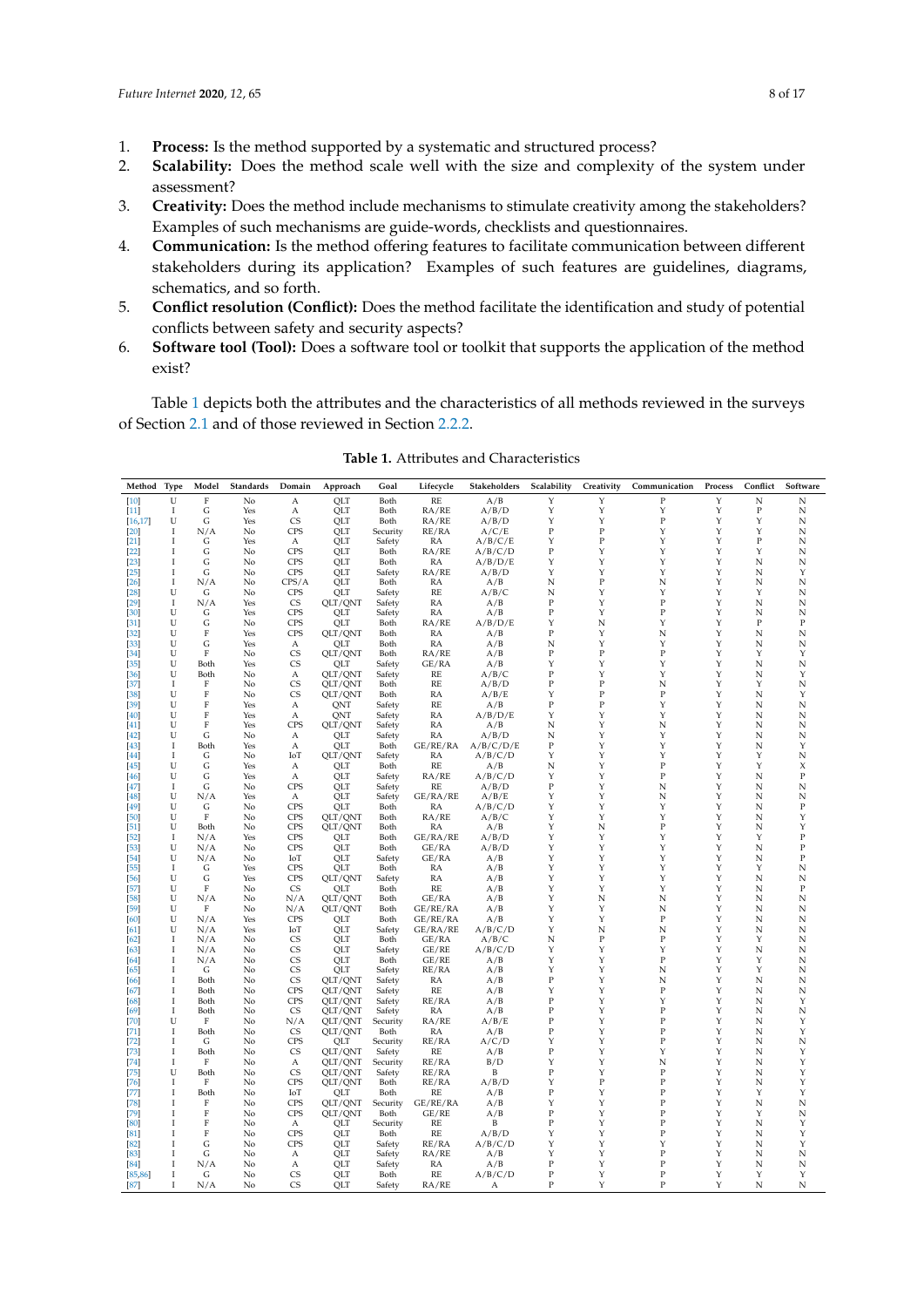# <span id="page-8-0"></span>**4. Discussion**

The main findings from the analysis of the literature reviewed in the previous section are the following:

- A total of sixty eight methods have been reviewed. These span a time period of approximately 20 years, with most having been proposed after 2013, and with a steady increase in the past 5 years. This is an indication of the timeliness of the subject, which can be attributed to the increased proliferation of cyber physical systems and the integration of Information Technology with Operational Technology.
- The number of integrated methods (37) is slightly larger than that of unified ones (31). According to Reference [\[62\]](#page-15-5), approaches that attempt to unify safety and security analysis techniques reduce the developer's understanding of the system being analyzed and prevent a thorough analysis of either property; this leads to an incomplete analysis with subsequent safety and security risks going unobserved. On the other hand, integrated methods extract more rigorous results and facilitate the identification of potential conflicts.
- Model-based methods prevail (52 out of 68). Of these, 18 methods employ formal models, 23 methods employ graphical models, and 11 methods employ both formal and graphical models. Model-based approaches are more practical for modeling a system's components and functionalities for existing and operational systems, by virtue of their qualitative and quantitative capabilities [\[4\]](#page-12-3). They are generally able to scale up to complex systems and represent different aspects related to safety and security with different viewpoints and levels of detail. On the other hand, such approaches require the analyst to have a thorough knowledge of the system; engaging all stakeholders in the process my facilitate the fulfillment of this requirement.
- Less than half of the reviewed methods (20) are informed by safety and security standards. Cyberphysical systems often operate in domains and environments highly regulated by safety and security standards. Therefore, they must be engineered to conform to these standards. It follows that safety-security co-engineering methods needs to be informed by standards. This need is more often than not satisfied if the method has been designed for use in a specific application domain. Including a validation phase in the workflow of the method, in which conformance to relevant standards is performed, is a viable alternative that may lead to the development of generic methods informed by standards. A related issue, discussed in the next section, is the need for integrated safety-security standards in several application domains.
- Most (45) of the reviewed methods have been used to analyze general CPS architectures and industrial control systems in various application domains, with the transportation domain prevailing. However, the applicability of the generic methods to different application domains is usually not demonstrated. Developing a method applicable to a broad spectrum of domains and at the same time ensuring compliance with relevant standards appears as a very challenging task.
- The vast majority of the reviewed methods (66) follow -at least partially- a qualitative approach; only two methods are fully quantitative. This is not surprising, because even though quantitative approaches prevail for safety engineering, the opposite is true for security engineering, where quantitative approaches are very rarely used, as they require the existence of a formal model describing the system under study. Attempting to analyze security, particularly security risk, has been shown quantitatively to be either infeasible or inadvisable in most real-world situations. Hence, a reasonable compromise is to opt for a combination of quantitative and qualitative approaches for safety-security co-engineering.
- The number of methods whose goal is to ensure both safety and security (32) is slightly larger than the number of those aiming to ensure safety (30), whilst only six methods have as their primary goal to ensure security. The appropriateness of each of these approaches depends largely on the system's safety/security criticality. When the system under study is safety critical, a method whose goal is to ensure that security will not adversely influence safety is appropriate; the opposite is true when the system is security critical. But if the intention is to also have a secure system beyond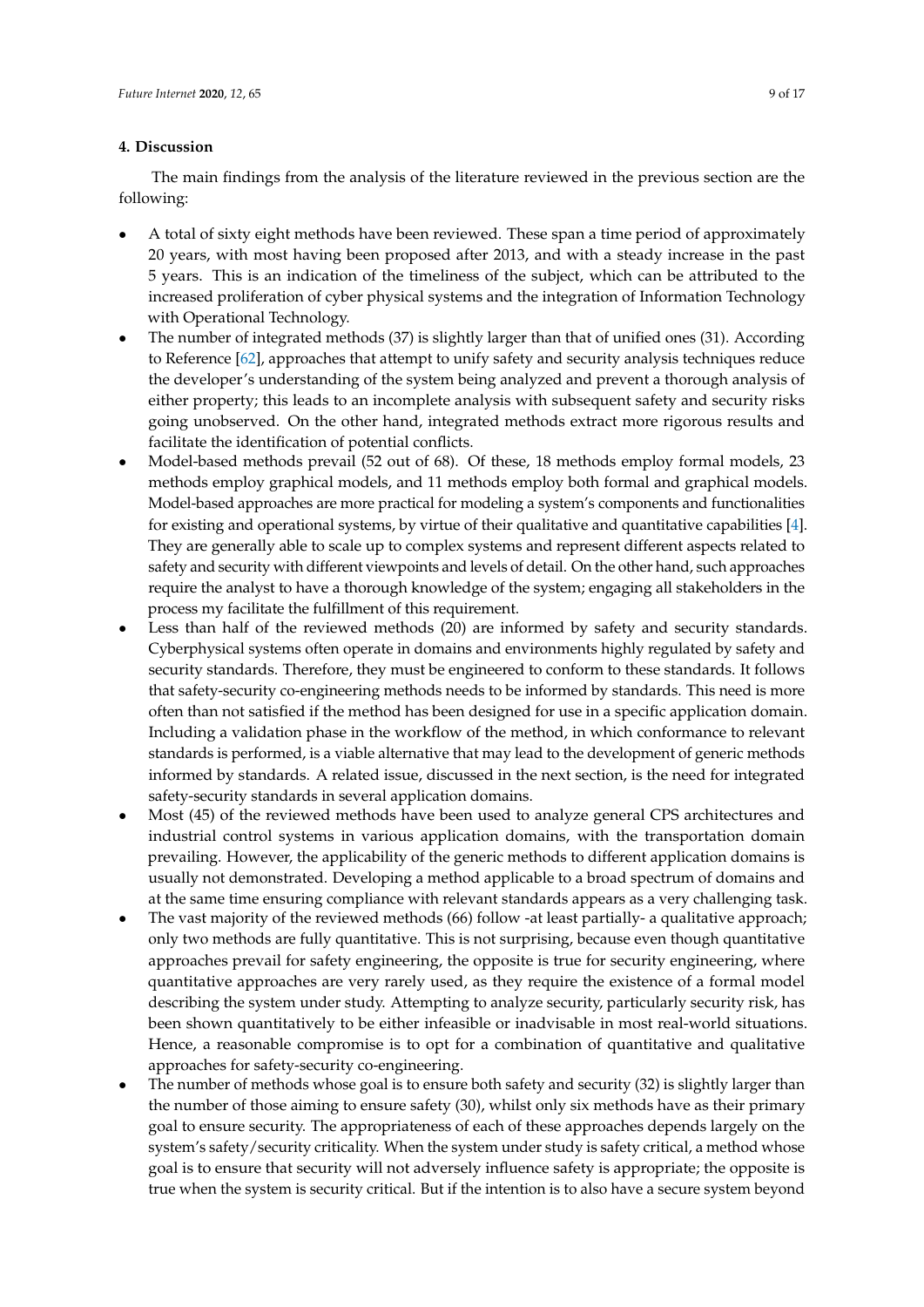the safety relevant security issues, and a safe system beyond the security relevant issues, then neither of these approaches is appropriate. In systems where both safety and security are equally important, an approach aiming to ensure both safety and security would be more appropriate.

- The number of reviewed methods that are applied to both the requirements elicitation and risk analysis phases of the system lifecycle (26) is almost equal to that of methods applied to the risk analysis phase (25), and only slightly exceeds that of methods applied to the requirements elicitation phase (17); only fifteen methods are frameworks, hence applicable to any phase of the lifecycle. This nearly uniform distribution reflects the emphasis given into co-engineering safety and security as early as possible in the development lifecycle, while allowing for revisiting the results of the analysis when the system under study has been developed or is even operational.
- The application of most of the reviewed methods involves safety and security experts; only few methods require the engagement of developers, designers and systems users. It is important to note that stakeholders, particularly designers and users, may engage with the analysis in two distinct but complementary ways: they provide input to the analysis in the form of domain expert knowledge, and they are the targets of the process of communicating the results; both are equally important. Acknowledging the fact that complex issues such as those of safety and security cannot be effectively analysed by the corresponding experts, it follows that successful methods will seek to involve engaged stakeholders.
- Scalability issues have been discussed in the vast majority (61) of the papers proposing methods, in 24 of which these issues have only briefly been considered. Thirty seven methods are scalable, whereas 7 do not scale well. It should be noted that scalability refers to both the ability of the method to handle complex systems and to the level of abstraction at which the system under study is represented. The two are correlated, as high level abstraction allows for more complex systems to be analyzed. The challenge, therefore, is to develop methods that can strike an appropriate balance between those two aspects of scalability, so that the analysis results in an appropriate and practically useful level of detail.
- The majority (55) of the reviewed methods provide mechanisms to stimulate creativity among the analysts and other relevant stakeholders. As many methods rely, at least to some extent, on scenario development, creativity is an important characteristic. This is even more so when the application of the method calls for a multi-disciplinary, multi-stakeholder team.
- Less than half (28) of the reviewed methods include techniques to communicate their results to the relevant stakeholders. Another 28 methods only briefly address the issue, whilst 10 methods do not address it at all. As already implied above, this characteristic is intertwined with the involvement of stakeholders attribute.
- All methods are process-based; the structure and the steps of the process do vary, however. As pointed out in the sequel, developing a methodology to encompass different process structures is still a challenge.
- The majority (49) of the reviewed methods do not address the conflict resolution issue. Sixteen methods do address it, and a further 3 address it only partially. The implications of this central issue is elaborated upon in the sequel.
- The majority (41) of the reviewed methods are not supported by any software tool or toolkit. Only 20 methods are fully supported, and another 7 are partially supported by such tools. This has been a rather surprising finding, as the purpose of a safety-security co-engineering method is to be applied in real-world application scenarios. The complexity of such methods requires software support for their usage.

To give a bird's eye view of these findings, and also to facilitate cross-referencing, the above are summarized in Figures [2](#page-10-0) and [3.](#page-10-1) Figure [2](#page-10-0) depicts the taxonomy of Figure [1,](#page-6-0) with the number following each attribute indicates the number of methods having the corresponding attribute. Figure [3](#page-10-1) provides the same information on characteristics.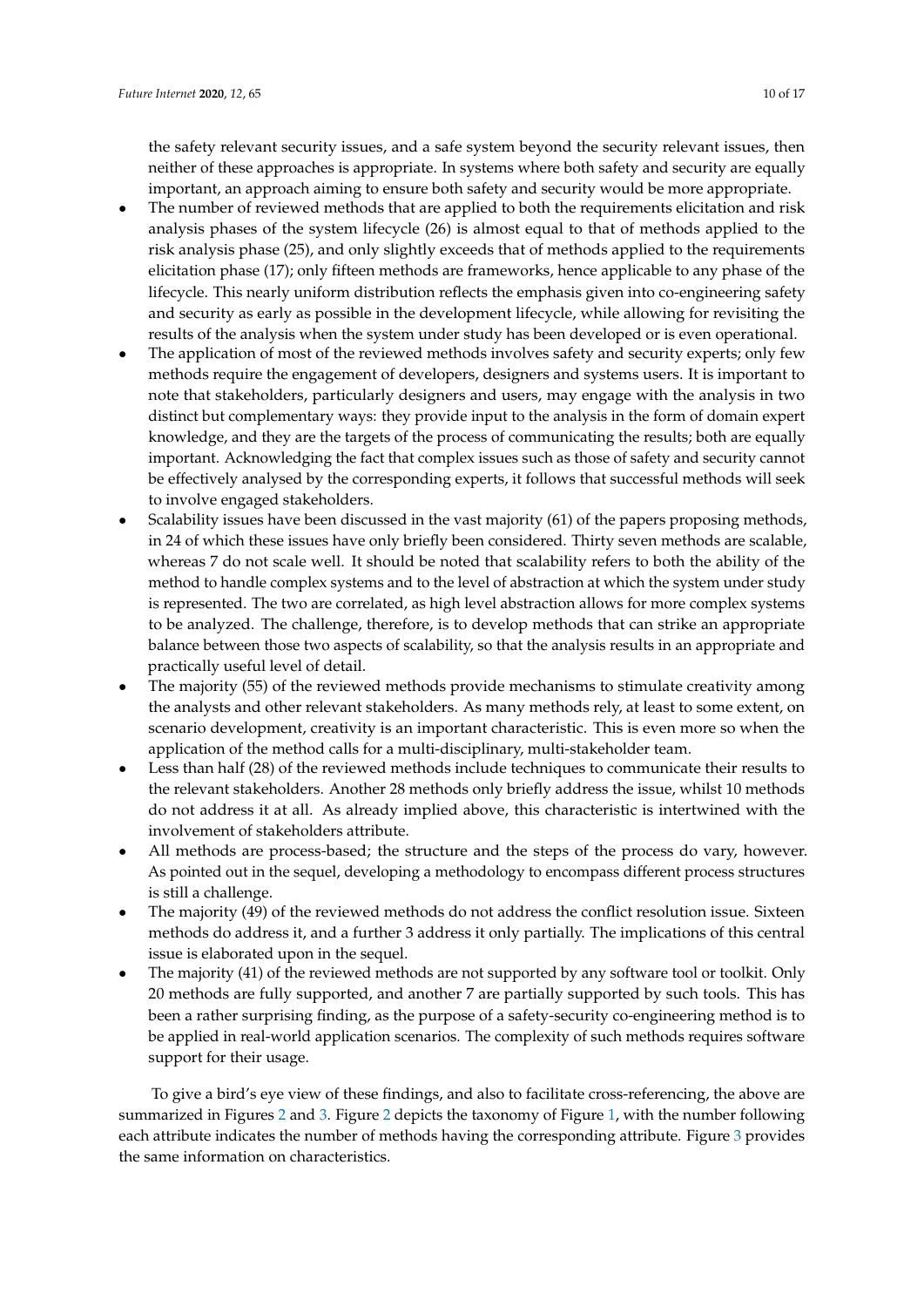<span id="page-10-0"></span>

**Figure 2.** Attributes: Results

<span id="page-10-1"></span>

|             |                 |                | Characteristics   |                            |                   |
|-------------|-----------------|----------------|-------------------|----------------------------|-------------------|
| Process: 68 | Scalability: 37 | Creativity: 55 | Communication: 28 | Conflict<br>Resolution: 16 | Software tool: 20 |

**Figure 3.** Characteristics: Results

Additionally, a number of issues that have been under-researched have been identified. These are as follows:

- *Resolving conflicting safety/security results:* The problem of conflicting results when studying safety and security jointly has been known for some time. There are two approaches to address this problem: either allow conflicting results to be derived and then resolve these conflicts, or avoid the occurrence of such conflicts by design. Unified safety and security co-engineering methods tend to generate less conflicts than integrated methods do. However, integrated methods tend to allow more comprehensive analyses of both domains. Therefore, integrated methods that would by design prevent the occurrence of conflicting results would address this issue effectively. This could perhaps be achieved if goal oriented integrated methods were developed. Further, the analysis is best performed in the early stages (requirements elicitation phase), as this makes the problem of conflict resolution much easier to solve, and leads to the development of safe-and-secure CPSs by design.
- *Standard methodology:* Despite the sizable extent of the literature on safety and security co-engineering methods, a generic, application-domain-independent *methodology*, instances of which would be existing methods and those to be developed in the future, is yet to be developed. An example of such a methodology in the security domain is the risk analysis methodology defined in the ISO 27005 standard.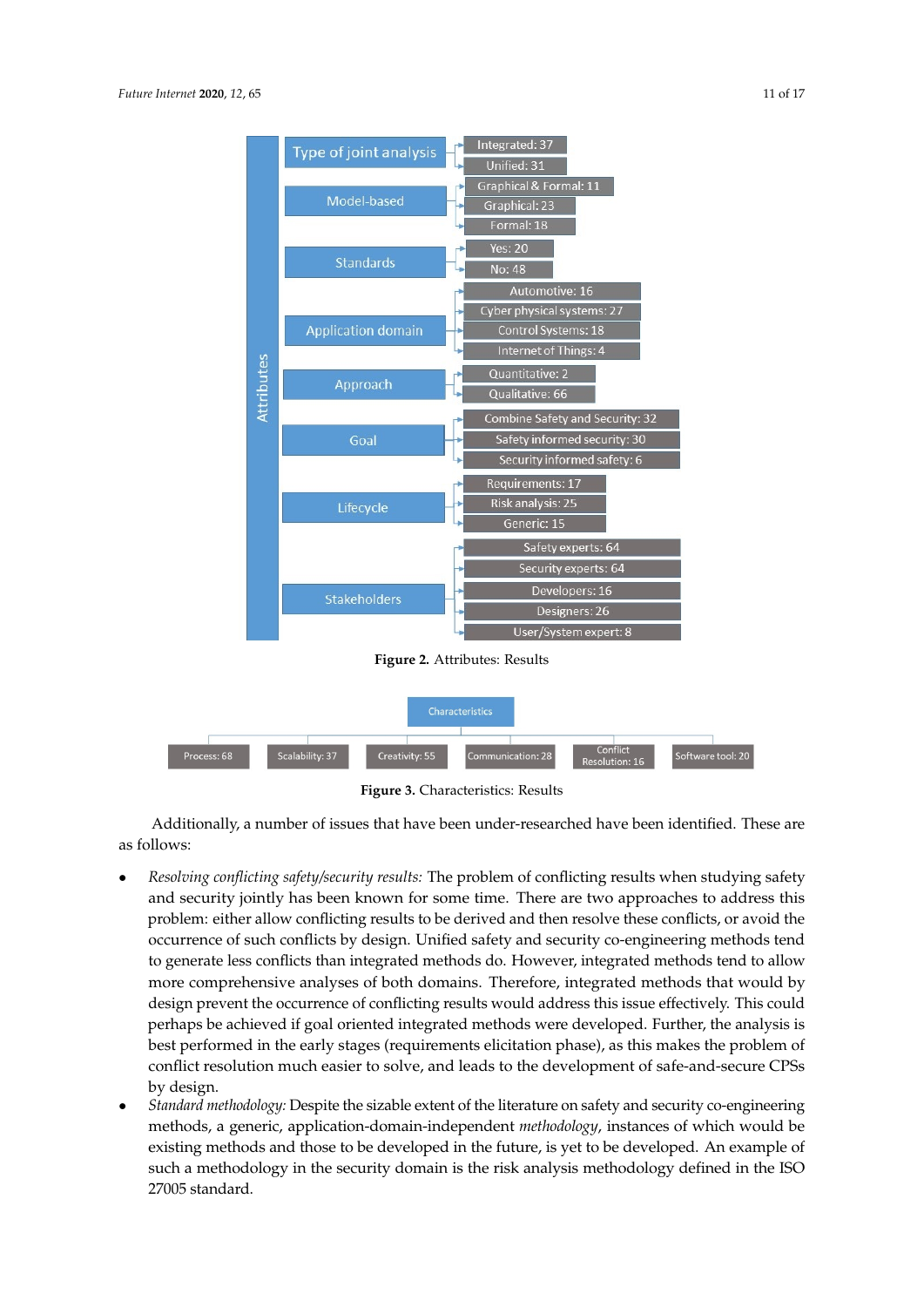- *Validation:* Not many of the reviewed papers include information on the validation/evaluation of the method they propose. More research is needed to evaluate the correctness, completeness, effectiveness, efficiency, scalability and so forth, of proposed methods, in a manner that will facilitate comparative assessments.
- *Safety and security standards:* Some standards addressing safety and security for industrial control systems exist. Examples of such standards are ISA99/IEC 6443, IEC 62645, IEC TR63609, ISO 26262 to name a few; cross-references with other standards (e.g., IEC 61508) also exist. However, the applicability of such standards to effectively address both safety and security, particularly in an industry 4.0 context, is still to be firmly established. Hence, a need for revisiting existing standards with an eye towards facilitating their use in industry, by means of reducing ambiguity, arises. Additionally, the adoption of standards specific for industry sectors, along the lines of the practice followed in the nuclear plant domain will guide the development of safe-and-secure by design industrial control systems.
- *Application domains:* As noted before, the transportation domain prevails among application domains addressed by the reviewed methods. Notwithstanding the fact that several methods have been claimed to have been designed to be applicable to any domain, their applicability has not been demonstrated. As several emerging application domains are both safety and security critical (e.g., autonomous vessels, drones), the development of methods addressing specifically systems in such domains remains an issue.
- *Dynamic character of CPS:* CPSs are dynamic by nature. Methods able to model and cope with this characteristic of CPSs are yet to be developed. Existing work on dynamic security and dynamic safety risk assessment can be leveraged to this end.
- *Model type:* Most of the safety analysis approaches are based on formal models. Security techniques on the other hand tend to focus on qualitative analysis. Therefore, an approach able to handle the complexity of CPS by leveraging both graphical models and systematic perspectives would allow the consolidation of advantages of both worlds.
- *Holistic approach:* The human factor in relation with CPSs is often overlooked. In fact, CPSs, particularly safety/security critical ones need to be considered and studied as socio-technical systems. This calls for a holistic approach towards safety and security co-engineering, that would encompass the whole ecosystem into which the CPS under study is expected to operate, and would involve all the relevant stakeholders in the process. To this end, future methods should enjoy previously mentioned attributes such as *scalability*, *communication*, and *model type*, in order to facilitate the analysis of CPSs when both technical and human aspects are considered. Particularly, such methods should be able to handle the complexity (*scalability*) derived from the human-machine interaction; communicate the results by providing reports and leveraging software tools (*communication*); and provide graphical models of the system under study (*model type*) to facilitate the analysis and the validation of the results.

# <span id="page-11-0"></span>**5. Conclusions**

We have revisited previous surveys on cybersecurity and safety co-engineering approaches and performed a systematic literature survey of such approaches. We defined a multi-attribute taxonomy for such approaches and we used this to analyze them. We thus provided a comprehensive discussion on the recent advances in cybersecurity and safety co-engineering. The joint study of safety and security has been a goal of researchers in both fields for more than thirty years. Despite the longevity of the problem and the substantial volume of research results on safety and security co-engineering that has been generated in the past few years, several important issues remain open. Through our review, we identified and discussed such issues and the research challenges that they imply. In the future, among the many possible research challenges in the field, we plan to focus on developing a holistic, integrated, graphical model based, safety and security requirements elicitation co-engineering approach, applicable to the autonomous vessel domain.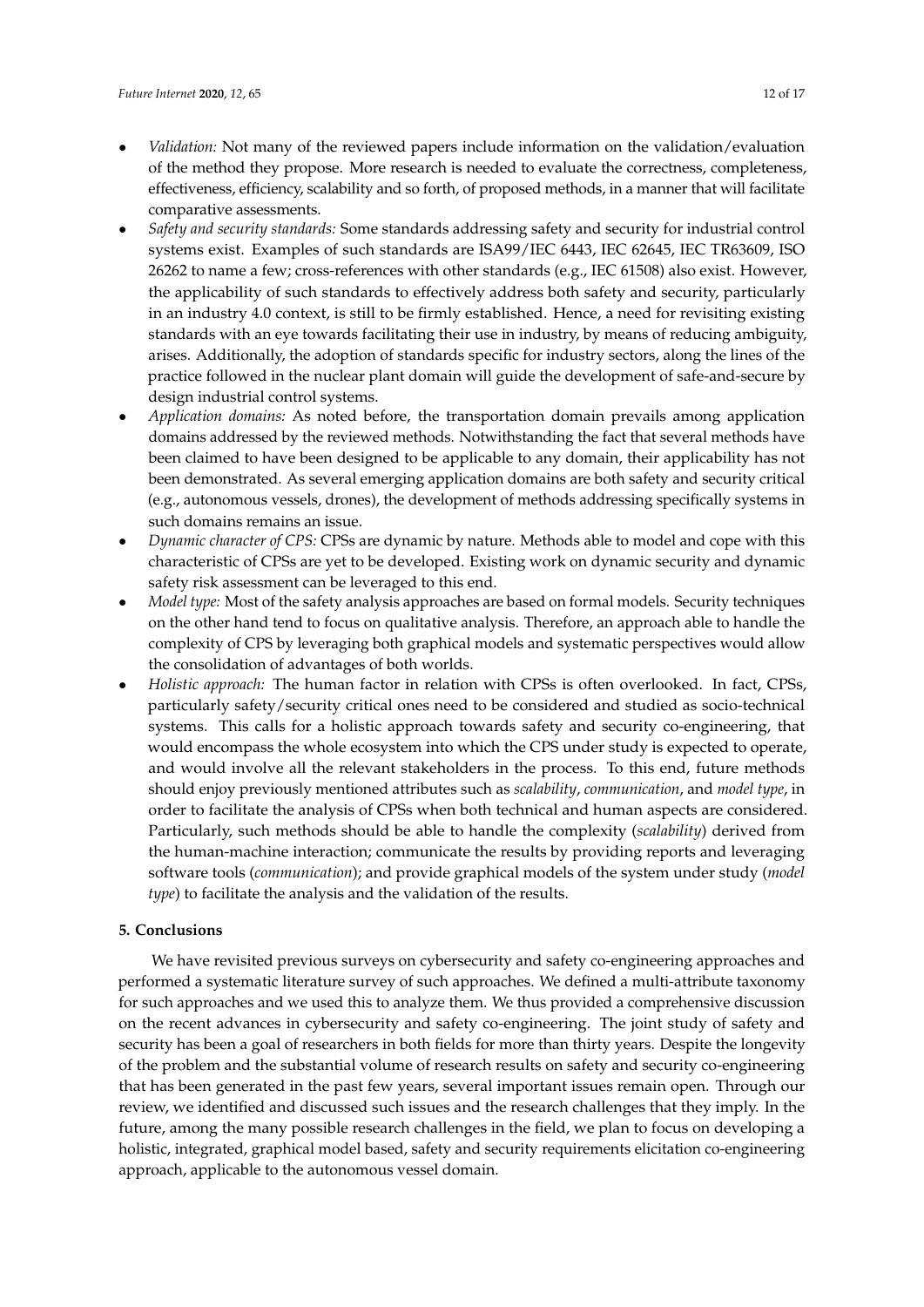**Author Contributions:** Conceptualization, G.K. and S.K.; methodology, G.K.; investigation, G.K.; writing–original draft preparation, G.K.; writing–review and editing, S.K. and G.K.; supervision, S.K. and V.G.; project administration, S.K. and V.G.; All authors have read and agreed to the published version of the manuscript.

**Funding:** This research received no external funding.

**Conflicts of Interest:** The authors declare no conflict of interest.

# **References**

- <span id="page-12-0"></span>1. Piètre-Cambacédès, L.; Bouissou, M. Modeling safety and security interdependencies with BDMP (Boolean logic Driven Markov Processes). In Proceedings of the 2010 IEEE International Conference on Systems, Man and Cybernetics, Istanbul, Turkey, 10–13 October 2010; pp. 2852–2861.
- <span id="page-12-1"></span>2. Paul, S.; Rioux, L. *Over 20 Years of Research into Cybersecurity and Safety Engineering: A Short Bibliography*; WIT Press: Ashurst Lodge, UK, 2015, pp. 335–349.
- <span id="page-12-2"></span>3. Piètre-Cambacédès, L.; Bouissou, M. Cross-fertilization between safety and security engineering. *Reliab. Eng. Syst. Saf.* **2013**, *110*, 110–126. [\[CrossRef\]](http://dx.doi.org/10.1016/j.ress.2012.09.011)
- <span id="page-12-3"></span>4. Kriaa, S.; Pietre-Cambacedes, L.; Bouissou, M.; Halgand, Y. A survey of approaches combining safety and security for industrial control systems. *Reliab. Eng. Syst. Saf.* **2015**, *139*, 156–178. [\[CrossRef\]](http://dx.doi.org/10.1016/j.ress.2015.02.008)
- <span id="page-12-4"></span>5. Chockalingam, S.; Hadžiosmanović, D.; Pieters, W.; Teixeira, A.; van Gelder, P. Integrated safety and security risk assessment methods: a survey of key characteristics and applications. In Proceedings of the International Conference on Critical Information Infrastructures Security, Paris, France, 10–12 October 2016; pp. 50–62.
- <span id="page-12-5"></span>6. Abulamddi, M.F. A Survey on techniques requirements for integrating safety and security engineering for cyber-physical systems. *J. Comput. Commun.* **2017**, *5*, 94–100. [\[CrossRef\]](http://dx.doi.org/10.4236/jcc.2017.51008)
- <span id="page-12-6"></span>7. Lisova, E.; Sljivo, I.; Causevic, A. Safety and Security Co-Analyses: A Systematic Literature Review. *IEEE Syst. J.* **2018**, *13*, 2189–2200. [\[CrossRef\]](http://dx.doi.org/10.1109/JSYST.2018.2881017)
- <span id="page-12-7"></span>8. Lyu, X.; Ding, Y.; Yang, S.H. Safety and security risk assessment in cyber-physical systems. *IET Cyber-Physical Syst. Theory Appl.* **2019**, *4*, 221–232. [\[CrossRef\]](http://dx.doi.org/10.1049/iet-cps.2018.5068)
- <span id="page-12-8"></span>9. Hart, C. *Doing a Literature Review: Releasing the Research Imagination*; SAGE Publications Ltd.: Southend Oaks, CA, USA, 2018.
- <span id="page-12-9"></span>10. Cui, J.; Sabaliauskaite, G. US 2 : An Unified Safety and Security Analysis Method for Autonomous Vehicles. In Proceedings of the Future of Information and Communication Conference, Singapore, 5–6 April 2018; pp. 600–611.
- <span id="page-12-10"></span>11. Sabaliauskaite, G.; Liew, L.S.; Cui, J. Integrating autonomous vehicle safety and security analysis using stpa method and the six-step model. *Int. J. Adv. Secur.* **2018**, *11*, 160–169.
- <span id="page-12-11"></span>12. Sabaliauskaite, G.; Adepu, S.; Mathur, A. A six-step model for safety and security analysis of cyber-physical systems. In Proceedings of the International Conference on Critical Information Infrastructures Security, Paris, France, 10–12 October 2016; pp. 189–200.
- <span id="page-12-12"></span>13. Leveson, N.G.; Thomas, J.P. *STPA Handbook*; 2018. Available online: [https://psas.scripts.mit.edu/home/](https://psas.scripts.mit.edu/home/get_file.php?name=STPA_handbook.pdf) [get\\_file.php?name=STPA\\_handbook.pdf](https://psas.scripts.mit.edu/home/get_file.php?name=STPA_handbook.pdf) (accessed on 18 October 2019).
- <span id="page-12-13"></span>14. International Organization for Standardization (ISO). *Road Vehicles—Functional Safety*; Technical Report ISO 26262-1:2018. ISO: Geneva, Switzerland, 2018.
- <span id="page-12-14"></span>15. SAE, J. 3061: Cybersecurity Guidebook for Cyber-Physical Vehicle Systems. 2016. Available online: <https://www.sae.org/standards/content/j3061/> (accessed on 18 October 2019).
- <span id="page-12-15"></span>16. Sabaliauskaite, G.; Mathur, A.P. Aligning Cyber-Physical System Safety and Security. 2015. Available online: [http://www.2014.csdm-asia.net/IMG/pdf/Aligning\\_Cyber-Physical\\_System\\_Safety\\_and\\_Security-](http://www.2014.csdm-asia.net/IMG/pdf/Aligning_Cyber-Physical_System_Safety_and_Security-2.pdf)[2.pdf](http://www.2014.csdm-asia.net/IMG/pdf/Aligning_Cyber-Physical_System_Safety_and_Security-2.pdf) (accessed on 20 November 2019).
- <span id="page-12-16"></span>17. Cui, J.; Sabaliauskaite, G. On the alignment of safety and security for autonomous vehicles. In Proceedings of the CYBER 2017 : The Second International Conference on Cyber-Technologies and Cyber-Systems, IARIA CYBER, Barcelona, Spain, 12–16 November 2017.
- <span id="page-12-17"></span>18. International Society of Automation—ISA. *Technical report, ANSI/ISA 84.00.01-2004, Application of Safety Instrumented Systems for the Process Industries*; ISA: Isa, Japan, 2004.
- <span id="page-12-18"></span>19. International Society of Automation—ISA. *Technical report, ANSI/ISA-99-00-01-2007. Security for Industrial Automation and Control Systems Part 1: Terminology, Concepts, and Models*; ISA: Isa, Japan, 2007.
- <span id="page-12-19"></span>20. Asplund, F.; McDermid, J.; Oates, R.; Roberts, J. Rapid Integration of CPS Security and Safety. *IEEE Embed. Syst. Lett.* **2018**, *11*, 111–114. [\[CrossRef\]](http://dx.doi.org/10.1109/LES.2018.2879631)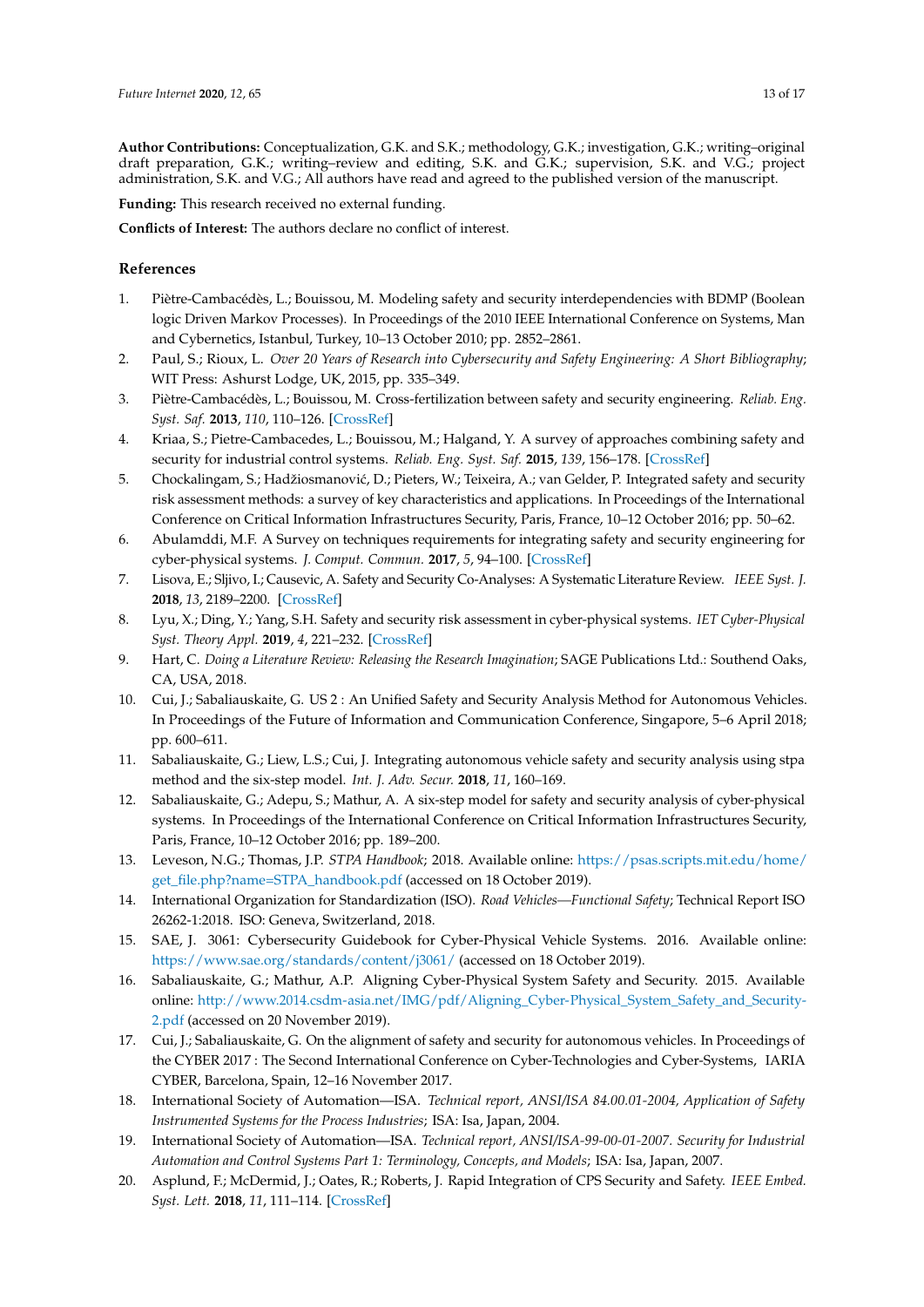- <span id="page-13-0"></span>21. Guzman, N.H.C.; Kufoalor, D.K.M.; Kozin, I.; Lundteigen, M.A. Combined safety and security risk analysis using the UFoI-E method: A case study of an autonomous surface vessel. In Proceedings of the 29th European Safety and Reliability Conference, Hannover, Germany, 22–26 September 2019; pp. 4099–4106.
- <span id="page-13-1"></span>22. Sabaliauskaite, G.; Liew, L.S.; Zhou, F. AVES–Automated Vehicle Safety and Security Analysis Framework. In Proceedings of the CSCS '19: ACM Computer Science in Cars Symposium, Kaiserslautern, Germany, 8 October 2019; pp. 1–8.
- <span id="page-13-2"></span>23. Guzman, N.H.C.; Wied, M.; Kozine, I.; Lundteigen, M.A. Conceptualizing the key features of cyber-physical systems in a multi-layered representation for safety and security analysis. *Syst. Eng.* **2019**, *23*, 189–210. [\[CrossRef\]](http://dx.doi.org/10.1002/sys.21509)
- <span id="page-13-3"></span>24. Carreras Guzman, N.H.; Mezovari, A.G. Design of IoT-based Cyber–Physical Systems: A Driverless Bulldozer Prototype. *Information* **2019**, *10*, 343. [\[CrossRef\]](http://dx.doi.org/10.3390/info10110343)
- <span id="page-13-4"></span>25. Hayakawa, T.; Sasaki, R.; Hayashi, H.; Takahashi, Y.; Kaneko, T.; Okubo, T. Proposal and Application of Security/Safety Evaluation Method for Medical Device System that Includes IoT. In Proceedings of the 2018 VII International Conference on Network, Communication and Computing, Taipei, Taiwan, 14–16 December 2018, pp. 157–164.
- <span id="page-13-5"></span>26. Monteuuis, J.P.; Boudguiga, A.; Zhang, J.; Labiod, H.; Servel, A.; Urien, P. Sara: Security automotive risk analysis method. In Proceedings of the 4th ACM Workshop on Cyber-Physical System Incheon, Korea, 4 June 2018; pp. 3–14.
- <span id="page-13-6"></span>27. Raspotnig, C.; Opdahl, A. Comparing risk identification techniques for safety and security requirements. *J. Syst. Softw.* **2013**, *86*, 1124–1151. [\[CrossRef\]](http://dx.doi.org/10.1016/j.jss.2012.12.002)
- <span id="page-13-7"></span>28. Raspotnig, C.; Karpati, P.; Katta, V. A combined process for elicitation and analysis of safety and security requirements. *Enterprise, Business-Process and Information Systems Modeling*; Springer: Berlin/Heidelberg, Germany, 2012; pp. 347–361.
- <span id="page-13-8"></span>29. Reichenbach, F.; Endresen, J.; Chowdhury, M.M.; Rossebø, J. A pragmatic approach on combined safety and security risk analysis. In Proceedings the 2012 IEEE 23rd International Symposium on Software Reliability Engineering Workshops, Dallas, TX, USA, 27–30 November 2012; pp. 239–244.
- <span id="page-13-9"></span>30. Silva, N.; Lopes, R. Practical Experiences with real-world systems: Security in the World of Reliable and Safe Systems. In Proceedings of the 2013 43rd Annual IEEE/IFIP Conference on Dependable Systems and Networks Workshop (DSN-W), Budapest, Hungary, 24–27 June 2013; pp. 1–5.
- <span id="page-13-10"></span>31. Young, W.; Leveson, N. Systems thinking for safety and security. In Proceedings of the 29th Annual Computer Security Applications Conference, New Orleans, LA, USA, 9–13 December 2013; pp. 1–8.
- <span id="page-13-11"></span>32. Chen, Y.R.; Chen, S.J.; Hsiung, P.A.; Chou, I.H. Unified security and safety risk assessment-a case study on nuclear power plant. In Proceedings of the 2014 International Conference on Trustworthy Systems and Their Applications, Taichung, Taiwan, 9–10 June 2014; pp. 22–28.
- <span id="page-13-12"></span>33. Ito, M. Finding threats with hazards in the concept phase of product development. European Conference on Software Process Improvement, Luxembourg, 25–27 June 2014; pp. 277–284.
- <span id="page-13-13"></span>34. Kriaa, S.; Bouissou, M.; Colin, F.; Halgand, Y.; Pietre-Cambacedes, L. Safety and security interactions modeling using the BDMP formalism: case study of a pipeline. In Proceedings of the International Conference on Computer Safety, Reliability, and Security, SAFECOMP 2014, Florence, Italy, September 2014; pp. 326–341.
- <span id="page-13-14"></span>35. Schmittner, C.; Gruber, T.; Puschner, P.; Schoitsch, E. Security application of failure mode and effect analysis (FMEA). In Proceedings of the International Conference on Computer Safety, Reliability, and Security, Florence, Italy, September 2014; pp. 310–325.
- <span id="page-13-15"></span>36. Apvrille, L.; Roudier, Y. Designing safe and secure embedded and cyber-physical systems with SysML-Sec. In Proceedings of the International Conference on Model-Driven Engineering and Software Development, Angers, France, 9–11 February 2015; pp. 293–308.
- <span id="page-13-16"></span>37. Gu, T.; Lu, M.; Li, L. Extracting interdependent requirements and resolving conflicted requirements of safety and security for industrial control systems. In Proceedings of the 2015 First International Conference on Reliability Systems Engineering (ICRSE), Beijing, China, 21–23 October 2015; pp. 1–8.
- <span id="page-13-17"></span>38. Kriaa, S.; Bouissou, M.; Laarouchi, Y. A model based approach for SCADA safety and security joint modelling: S-Cube. In Proceedings of the 10th IET System Safety and Cyber-Security Conference 2015, Bristol, UK, 21–22 October 2015.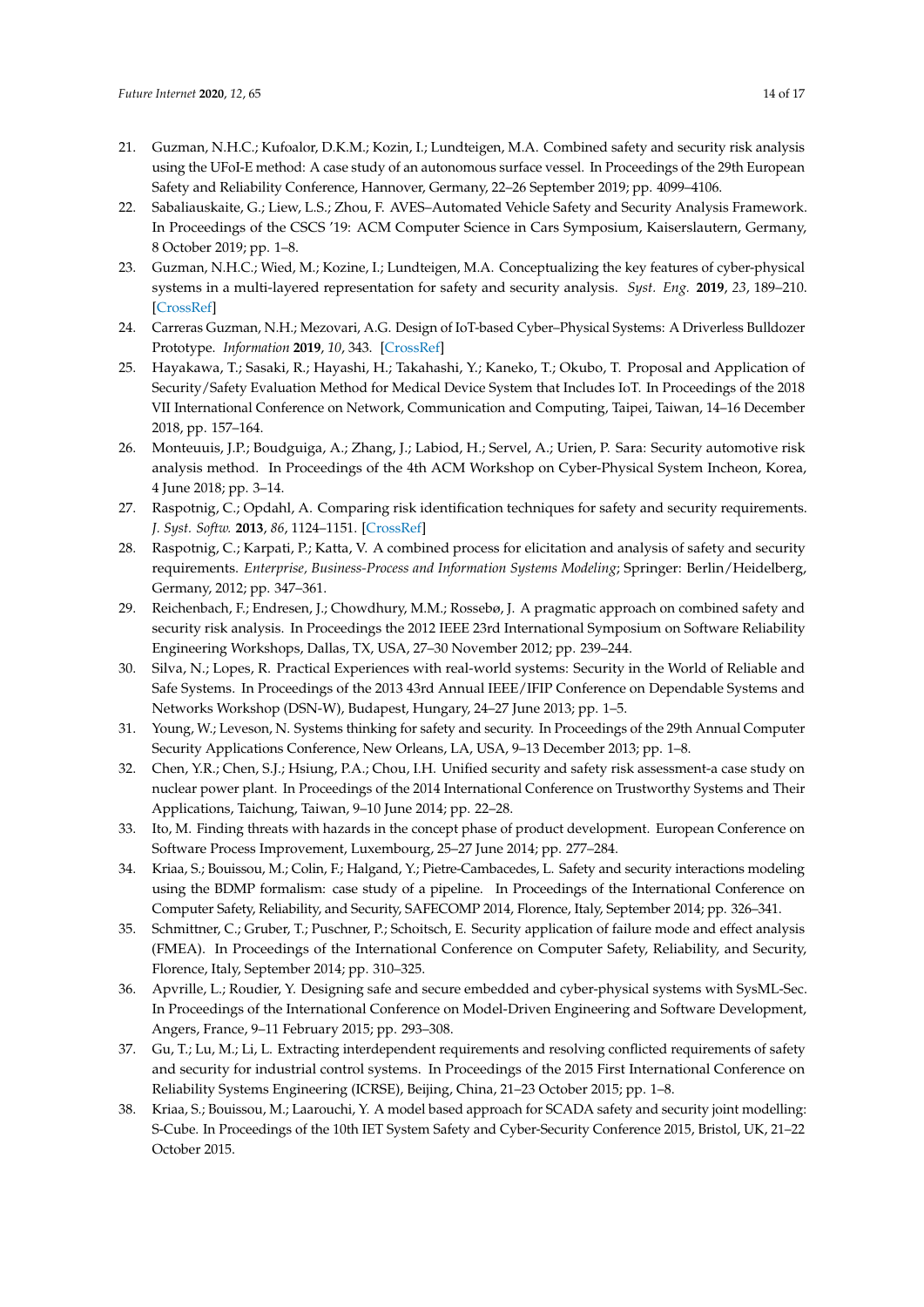- <span id="page-14-0"></span>39. Macher, G.; Höller, A.; Sporer, H.; Armengaud, E.; Kreiner, C. A combined safety-hazards and security-threat analysis method for automotive systems. In Proceedings of the International Conference on Computer Safety, Reliability, and Security, Delft, The Netherlands, 22–25 September 2014; pp. 237–250.
- <span id="page-14-1"></span>40. Popov, P.T. Stochastic Modeling of Safety and Security of the e-Motor, an ASIL-D Device. In *Computer Safety, Reliability, and Security*; Koornneef, F.; van Gulijk, C., Eds.; Springer International Publishing: Cham, Switzerland, 2015; pp. 385–399.
- <span id="page-14-2"></span>41. Steiner, M.; Liggesmeyer, P. Qualitative and quantitative analysis of CFTs taking security causes into account. In Proceedings of the International Conference on Computer Safety, Reliability, and Security, Delft, The Netherlands, 22–25 September 2014; pp. 109–120.
- <span id="page-14-3"></span>42. Wei, J.; Matsubara, Y.; Takada, H. HAZOP-Based Security Analysis for Embedded Systems: Case Study of Open Source Immobilizer Protocol Stack. In *Recent Advances in Systems Safety and Security*; Springer International Publishing: Cham, Switzerland, 2016; pp. 79–96.
- <span id="page-14-4"></span>43. Islam, M.M.; Lautenbach, A.; Sandberg, C.; Olovsson, T. A risk assessment framework for automotive embedded systems. In Proceedings of the 2nd ACM International Workshop on Cyber-Physical System Security, Xi'an, China, 30 May 2016; pp. 3–14.
- <span id="page-14-5"></span>44. Nicklas, J.P.; Mamrot, M.; Winzer, P.; Lichte, D.; Marchlewitz, S.; Wolf, K.D. Use case based approach for an integrated consideration of safety and security aspects for smart home applications. In Proceedings of the 2016 11th System of Systems Engineering Conference (SoSE), Kongsberg, Norway, 12–16 June 2016.
- <span id="page-14-6"></span>45. Ponsard, C.; Dallons, G.; Massonet, P. Goal-oriented co-engineering of security and safety requirements in cyber-physical systems. In Proceedings of the International Conference on Computer Safety, Reliability, and Security, Trondheim, Norway, 20–23 September 2016; pp. 334–345.
- <span id="page-14-7"></span>46. Schmittner, C.; Ma, Z.; Puschner, P. Limitation and improvement of STPA-Sec for safety and security co-analysis. In Proceedings of the International Conference on Computer Safety, Reliability, and Security, Trondheim, Norway, 20–23 September 2016; pp. 195–209.
- <span id="page-14-8"></span>47. Troubitsyna, E. An integrated approach to deriving safety and security requirements from safety cases. In Proceedings of the 2016 IEEE 40th Annual Computer Software and Applications Conference (COMPSAC), Atlanta, GA, USA, 10–14 June 2016; pp. 614–615.
- <span id="page-14-9"></span>48. Dürrwang, J.; Beckers, K.; Kriesten, R. A lightweight threat analysis approach intertwining safety and security for the automotive domain. In Proceedings of the International Conference on Computer Safety, Reliability, and Security, Trento, Italy, 12–15 September 2017; pp. 305–319.
- <span id="page-14-10"></span>49. Friedberg, I.; McLaughlin, K.; Smith, P.; Laverty, D.; Sezer, S. STPA-SafeSec: Safety and security analysis for cyber-physical systems. *J. Inf. Secur. Appl.* **2017**, *34*, 183–196. [\[CrossRef\]](http://dx.doi.org/10.1016/j.jisa.2016.05.008)
- <span id="page-14-11"></span>50. Howard, G.; Butler, M.; Colley, J.; Sassone, V. Formal analysis of safety and security requirements of critical systems supported by an extended STPA methodology. In Proceedings of the 2017 IEEE European Symposium on Security and Privacy Workshops (EuroS&PW), Paris, France, 26–28 April 2017; pp. 174–180.
- <span id="page-14-12"></span>51. Kumar, R.; Stoelinga, M. Quantitative security and safety analysis with attack-fault trees. In Proceedings of the 2017 IEEE 18th International Symposium on High Assurance Systems Engineering (HASE), Singapore, 12–14 January 2017; pp. 25–32.
- <span id="page-14-13"></span>52. Pereira, D.; Hirata, C.; Pagliares, R.; Nadjm-Tehrani, S. Towards combined safety and security constraints analysis. In Proceedings of the International Conference on Computer Safety, Reliability, and Security, Trento, Italy, 12–15 September 2017; pp. 70–80.
- <span id="page-14-14"></span>53. Plósz, S.; Schmittner, C.; Varga, P. Combining safety and security analysis for industrial collaborative automation systems. In Proceedings of the International Conference on Computer Safety, Reliability, and Security, Trento, Italy, 12–15 September 2017; pp. 187–198.
- <span id="page-14-15"></span>54. Procter, S.; Vasserman, E.Y.; Hatcliff, J. SAFE and secure: Deeply integrating security in a new hazard analysis. In Proceedings of the 12th International Conference on Availability, Reliability and Security, Reggio Calabria, Italy, 29 August–1 September 2017; p. 66.
- <span id="page-14-16"></span>55. Sabaliauskaite, G.; Adepu, S. Integrating six-step model with information flow diagrams for comprehensive analysis of cyber-physical system safety and security. In Proceedings of the 2017 IEEE 18th International Symposium on High Assurance Systems Engineering (HASE), Singapore, 12–14 January 2017; pp. 41–48.
- <span id="page-14-17"></span>56. Temple, W.G.; Wu, Y.; Chen, B.; Kalbarczyk, Z. Systems-theoretic likelihood and severity analysis for safety and security co-engineering. In Proceedings of the International Conference on Reliability, Safety and Security of Railway Systems, Trento, Italy, 12–15 September 2017; pp. 51–67.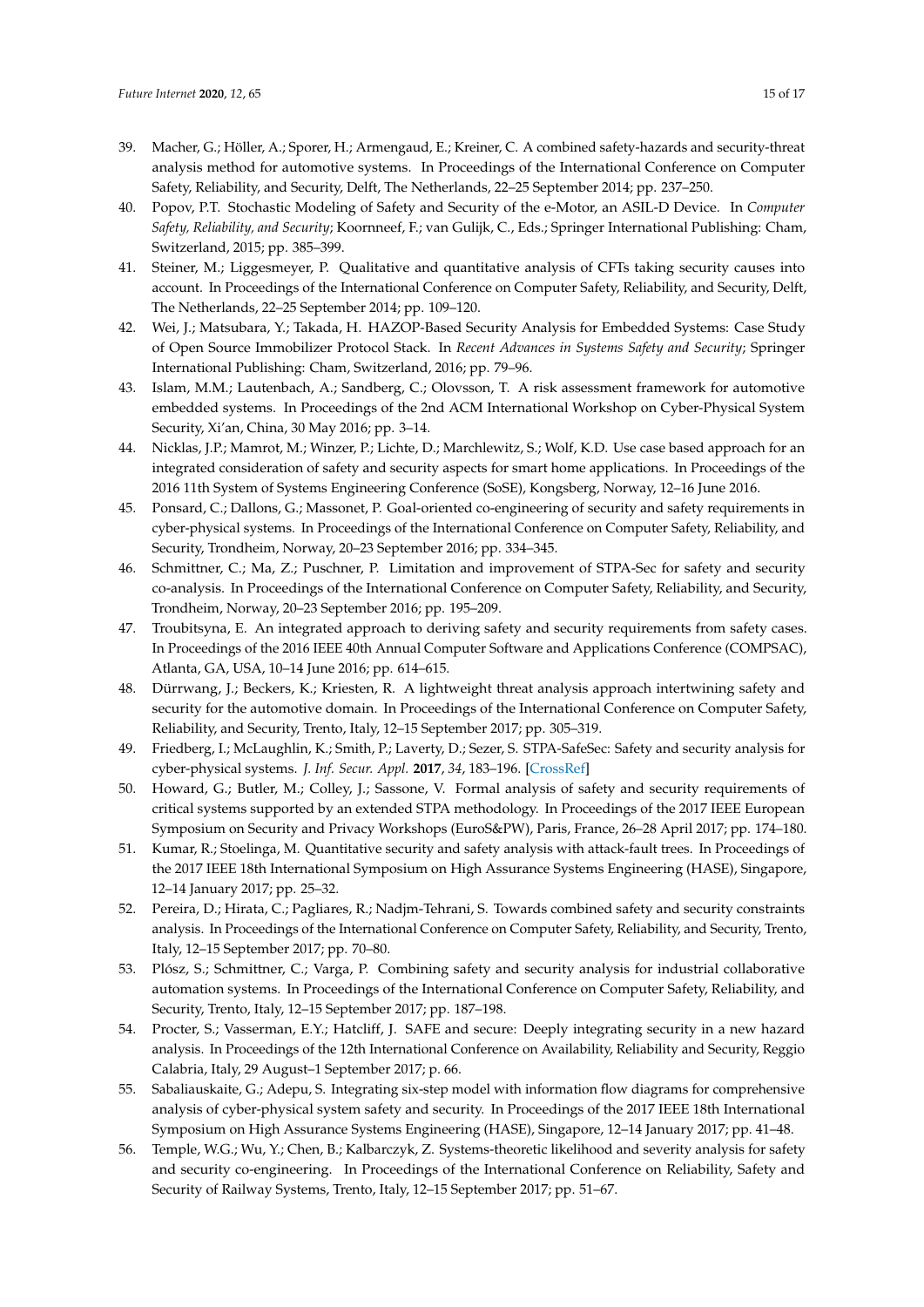- <span id="page-15-0"></span>57. Vistbakka, I.; Troubitsyna, E.; Kuismin, T.; Latvala, T. Co-engineering safety and security in industrial control systems: a formal outlook. In Proceedings of the International Workshop on Software Engineering for Resilient Systems, Geneva, Switzerland, 4–5 September 2017; pp. 96–114.
- <span id="page-15-1"></span>58. Stoneburner, G. Toward a unified security-safety model. *Computer* **2006**, *39*, 96–97. [\[CrossRef\]](http://dx.doi.org/10.1109/MC.2006.283)
- <span id="page-15-2"></span>59. Aven, T. A unified framework for risk and vulnerability analysis covering both safety and security. *Reliab. Eng. Syst. Saf.* **2007**, *92*, 745–754. [\[CrossRef\]](http://dx.doi.org/10.1016/j.ress.2006.03.008)
- <span id="page-15-3"></span>60. Derock, A.; Hebrard, P.; Vallée, F. Convergence of the Latest Standards Addressing Safety and Security for Information Technology. 2010. Available online: <https://hal.archives-ouvertes.fr/hal-02267717/> (accessed on 15 October 2019)
- <span id="page-15-4"></span>61. Woskowski, C. A pragmatic approach towards safe and secure medical device integration. In Proceedings of the International Conference on Computer Safety, Reliability, and Security, Florence, Italy, 10–12 September 2014, pp. 342–353.
- <span id="page-15-5"></span>62. Eames, D.P.; Moffett, J. The integration of safety and security requirements. In Proceedings of the International Conference on Computer Safety, Reliability, and Security, Toulouse, France, 27–29 September 1999; pp. 468–480.
- <span id="page-15-6"></span>63. Kornecki, A.J.; Zalewski, J. Safety and security in industrial control. In Proceedings of the Sixth Annual Workshop on Cyber Security and Information Intelligence Research, Oak Ridge, TN, USA, 21–23 April 2010; p. 77.
- <span id="page-15-7"></span>64. Novak, T.; Gerstinger, A. Safety-and security-critical services in building automation and control systems. *IEEE Trans. Ind. Electron.* **2009**, *57*, 3614–3621. [\[CrossRef\]](http://dx.doi.org/10.1109/TIE.2009.2028364)
- <span id="page-15-8"></span>65. Subramanian, N.; Zalewski, J. Assessment of safety and security of system architectures for cyberphysical systems. In Proceedings the 2013 IEEE International Systems Conference (SysCon), Orlando, FL, USA, 15–18 April 2013; pp. 634–641.
- <span id="page-15-9"></span>66. Fovino, I.N.; Masera, M.; De Cian, A. Integrating cyber attacks within fault trees. *Reliab. Eng. Syst. Saf.* **2009**, *94*, 1394–1402. [\[CrossRef\]](http://dx.doi.org/10.1016/j.ress.2009.02.020)
- <span id="page-15-10"></span>67. Bezzateev, S.; Voloshina, N.; Sankin, P. Joint safety and security analysis for complex systems. In Proceedings the 2013 13th Conference of Open Innovations Association (FRUCT), Petrozavodsk, Russia, 22–26 April 2013; pp. 3–13.
- <span id="page-15-11"></span>68. Kornecki, A.; Liu, M. Fault tree analysis for safety/security verification in aviation software. *Electronics* **2013**, *2*, 41–56. [\[CrossRef\]](http://dx.doi.org/10.3390/electronics2010041)
- <span id="page-15-12"></span>69. Steiner, M.; Liggesmeyer, P. Combination of Safety and Security Analysis-Finding Security Problems that Threaten the Safety of a System. 2013. Available online: <https://hal.archives-ouvertes.fr/hal-00848604> (accessed on 4 November 2019)
- <span id="page-15-13"></span>70. Piètre-Cambacédès, L.; Deflesselle, Y.; Bouissou, M. Security modeling with BDMP: from theory to implementation. In Proceedings of the 2011 Conference on Network and Information Systems Security, La Rochelle, France, 18–21 May 2011.
- <span id="page-15-14"></span>71. Kornecki, A.J.; Subramanian, N.; Zalewski, J. Studying interrelationships of safety and security for software assurance in cyber-physical systems: Approach based on bayesian belief networks. In Proceedings of the 2013 Federated Conference on Computer Science and Information Systems, Krakow, Poland, 8–11 September 2013, pp. 1393–1399.
- <span id="page-15-15"></span>72. Sindre, G. A Look at Misuse Cases for Safety Concerns. *Situational Method Engineering: Fundamentals and Experiences*; Ralyté, J.; Brinkkemper, S.; Henderson-Sellers, B., Eds.; Springer US: Boston, MA, USA, 2007; pp. 252–266.
- <span id="page-15-16"></span>73. Jürjens, J. *Developing Safety-and Security-Critical Systems with UML*; DARP Workshop: Loughborough, UK, 2003.
- <span id="page-15-17"></span>74. Apvrille, L.; Roudier, Y. Towards the model-driven engineering of secure yet safe embedded systems. *arXiv* **2014**. arXiv:1404.1985. Available online: <https://arxiv.org/abs/1404.1985> (accessed on 8 November 2019).
- <span id="page-15-18"></span>75. Roth, M.; Liggesmeyer, P. Modeling and Analysis of Safety-Critical Cyber Physical Systems Using State/Event Fault Trees. Available online: [https://hal.archives-ouvertes.fr/SAFECOMP2013-DECS/hal-](https://hal.archives-ouvertes.fr/SAFECOMP2013-DECS/hal-00848640)[00848640](https://hal.archives-ouvertes.fr/SAFECOMP2013-DECS/hal-00848640) (accessed on 18 October 2019)
- <span id="page-15-19"></span>76. Brunel, J.; Chemouil, D.; Rioux, L.; Bakkali, M.; Vallée, F. A Viewpoint-Based Approach for Formal Safety & Security Assessment of System Architectures. Available online: [https://hal.archives-ouvertes.fr/hal-](https://hal.archives-ouvertes.fr/hal-01070960)[01070960](https://hal.archives-ouvertes.fr/hal-01070960) (accessed on 22 October 2019)
- <span id="page-15-20"></span>77. Zafar, S.; Dromey, R.G. Integrating safety and security requirements into design of an embedded system. In Proceedings of the 12th Asia-Pacific Software Engineering Conference (APSEC'05), Taipei, Taiwan, 15–17 December 2005; p. 8.